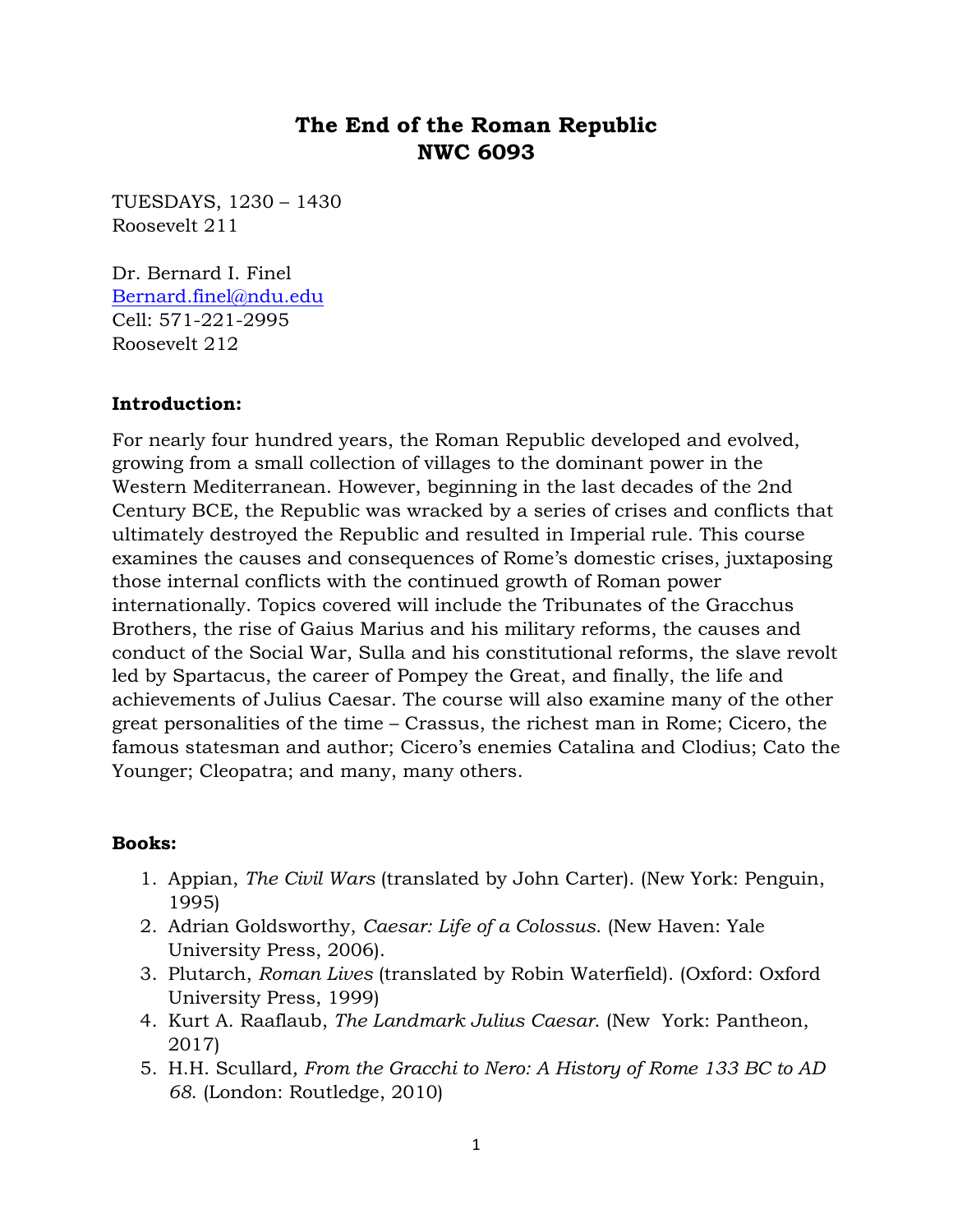## **Assessment Policy**:

Students must demonstrate mastery of the stated course objectives to pass this course. The course director will use performance on the following assessments to determine each student's final grade:

- 50% Seminar Participation
- 50% Final Paper (8-10 pages, 2000-2500) on topic related to course themes. Due March 29, 2020.

#### Seminar Participation

Students are expected to complete as many of the readings and additional assignments as possible, but the course is less about consuming pages of material and more about pulling out insights to consider in class. As you read, please thinking about the following issues and be prepared to discuss them in class:

1. Personalities:

Who were the key leaders? What differentiated their approach to politics? How did they behave as strategic leaders?

2. Institutions:

What were the key Roman institutions? How did they shape, structure, or distort the incentives faced by individual leaders? Were they sufficiently responsive to changing circumstances?

3. Ideology:

What were the key beliefs held by Roman leaders? How did these define the nature of political interaction?

For each class, please bring in 3-5 insights, comments, or questions from the readings. We'll also post them online starting with session #3.

## Final Paper

You are required to write a 10 pages (2500 word) paper on topics related to the course. These can involve exploring issues covered in the course, although it is preferred if topic are additive to course content. Papers can also focus on lessons learned and applications to other cases or contemporary situations.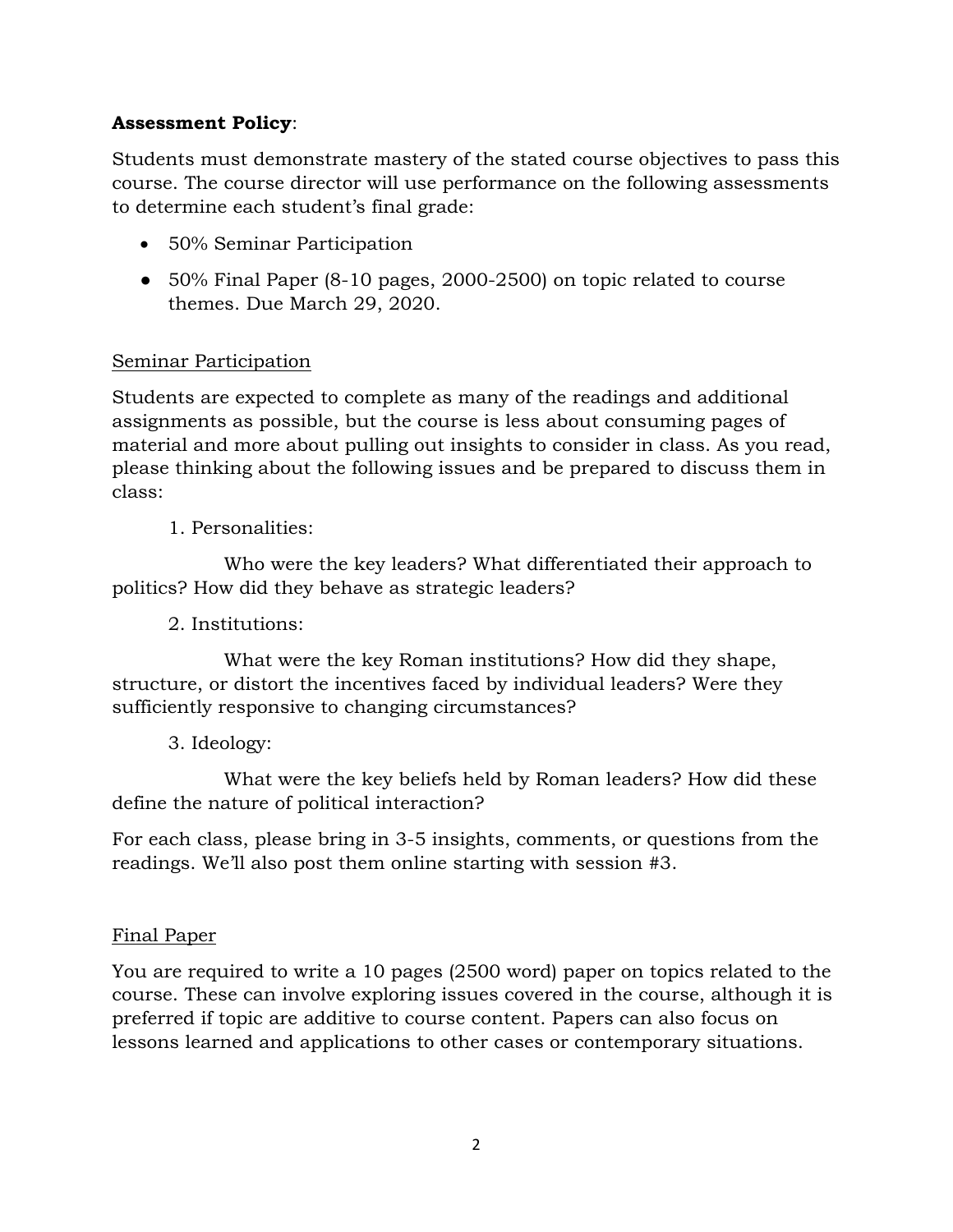The following grading scale will be used:

| <b>Letter</b><br>Grade | <b>Descriptor</b>                | Grade<br>Points |
|------------------------|----------------------------------|-----------------|
| A                      | <b>Exceptional Quality</b>       | 4.00            |
| $A-$                   | Superior Quality                 | 3.70            |
| $B+$                   | High Quality                     | 3.30            |
| B                      | Expected/Acceptable<br>Quality   | 3.00            |
| $B-$                   | <b>Below Expected</b><br>Quality | 2.70            |
| $\mathcal{C}$          | Unsatisfactory<br>Quality        | 2.00            |
| $\mathbf{P}$           | Pass                             | 0.00            |
| $\mathbf F$            | Fail/Unacceptable<br>Quality     | 0.00            |
| I                      | Incomplete                       | 0.00            |

Students must meet all stated course objectives to pass this course.

Students who fail to complete all course requirements in the time allotted will receive an overall grade of Incomplete (I), and students who cannot meet all course objectives will receive an overall grade of Fail (F). In both cases, the student will enter a remediation program in an effort to bring the student's performance up to passing standards.

Any student may appeal any course grade. First, within a week of the release of the grade, request a review by the course director. Should this review not lead to a satisfactory resolution, submit a written petition to the NWC Dean of Faculty and Academic Programs within two weeks of the release of the grade. The Dean of Faculty and Academic Programs will convene a faculty panel to conduct a formal review; the decision of that panel will be final.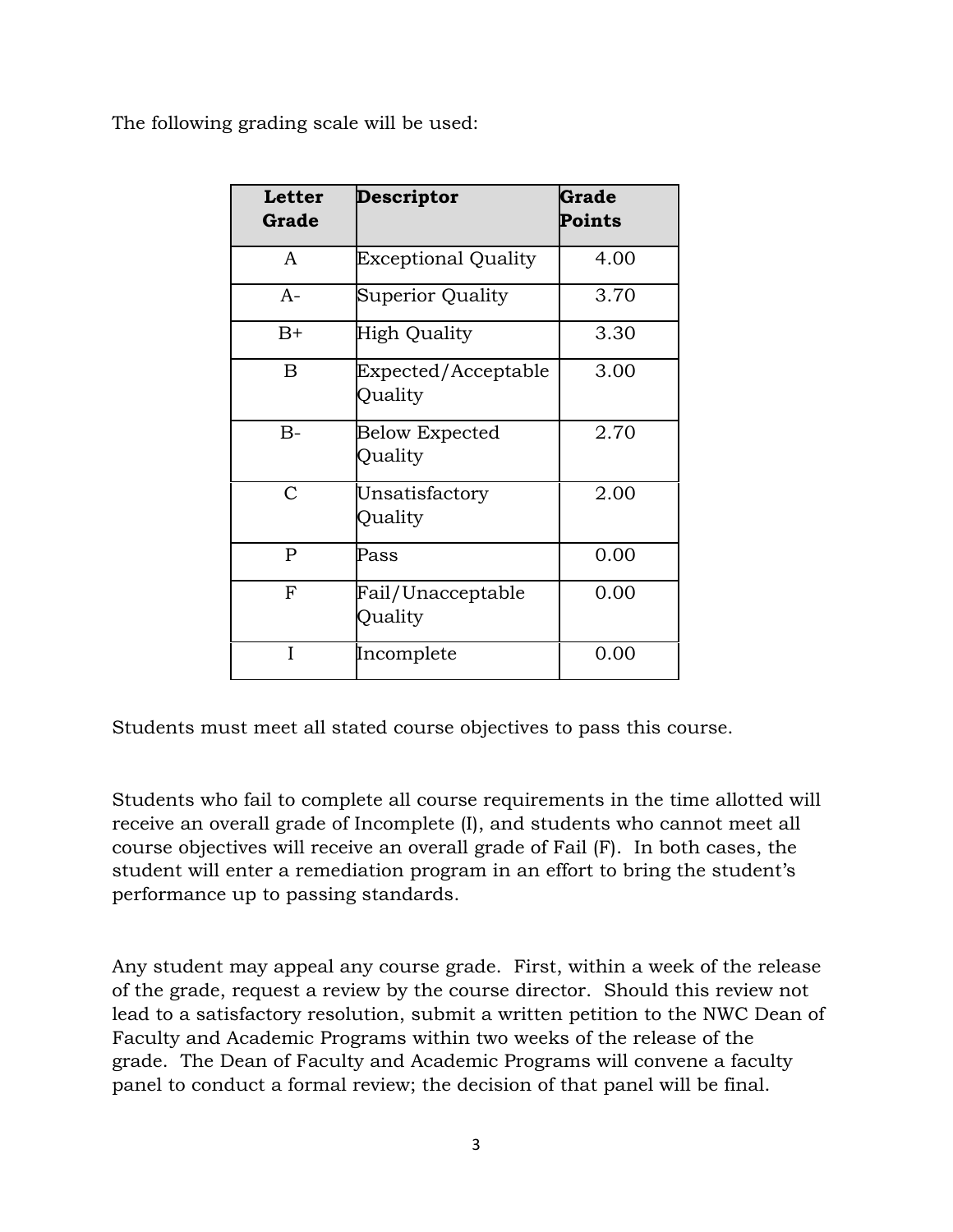ABSENCE POLICY. The elective course syllabus must clearly articulate the college's absence policy. The following serves as guideline:

(1). Students must notify their assigned college's leadership and the course professor/instructor of absences in accordance with the College Absence/Leave Policy.

(a). Foreseen absences (e.g. student travel) require prior notification.

 (b). Unforeseen absences (e.g. sudden personal injury or illness; sudden injury, illness, or death in the family, etc.) require notification as soon as possible, but no later than the first day the student returns to class.

(2) It is the student's responsibility to complete any reading and coursework missed during the absence.

(3) It is the student's responsibility to complete additional assignments as required by the professor/instructor.

(4) Students who accumulate 4 or more foreseen or unforeseen absences will be required to participate in a performance review by the course's host college.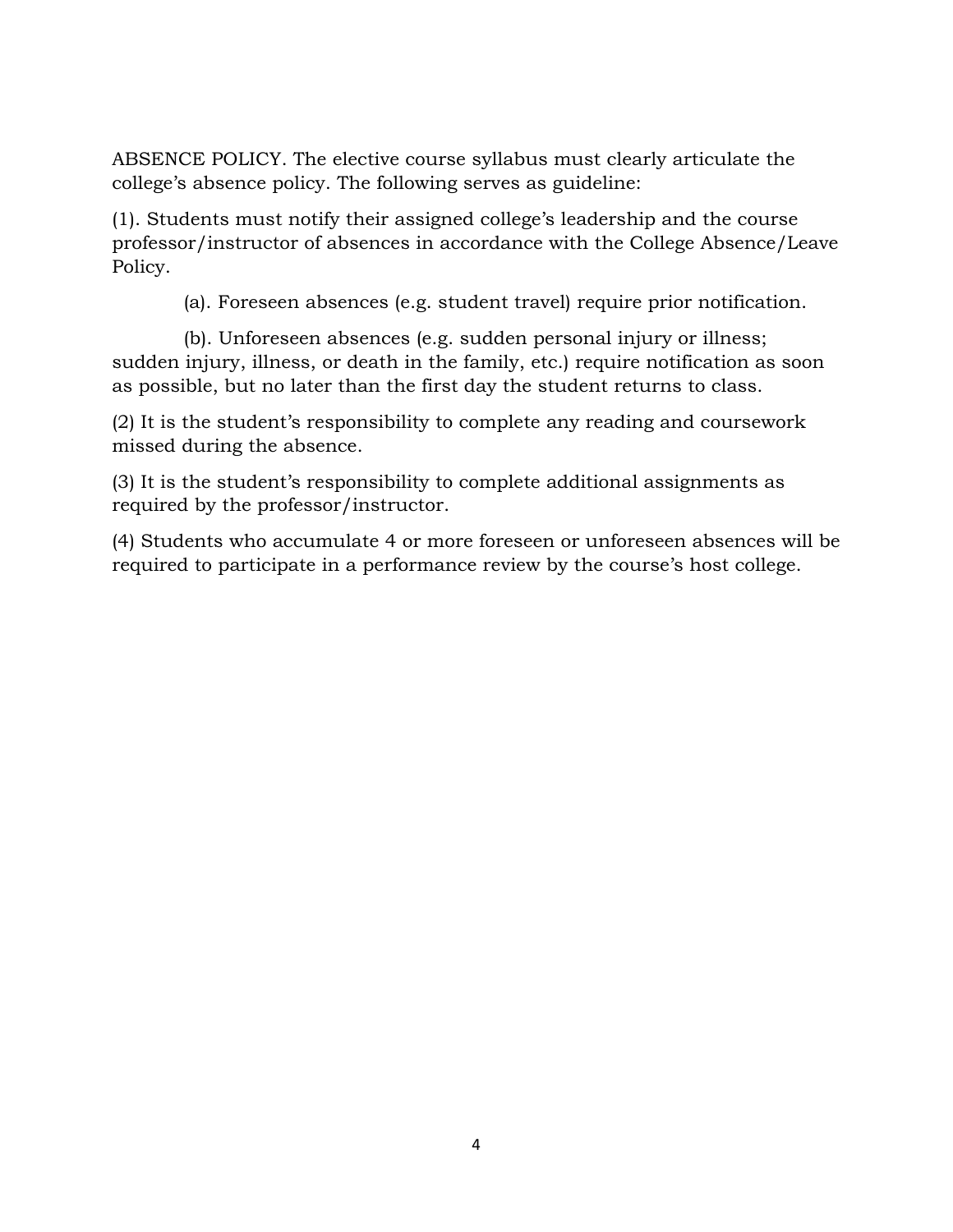# **Topic 1:**

# **Introduction to Rome**

September 15, 2020

Who were the ancient Romans? How were they organized socially and culturally? How did the Roman Republic function? How did they see their relationship to the Gods? And what's with the recycling of the same names generation after generation? Was that just to confuse us?

In this session, we'll address these questions and more as we explore the context out of which the Romans emerged and that in which they lived.

## **Lesson Objectives**

1. Comprehend the main factors defining the context of the Roman Republic.

2. Understand the Roman political systems, including its main formal and informal institutions.

3. Consider the meaning of the term "*mos maiorum*" (way of the ancestors) and how it shaped Roman thinking about politics and society.

# **Readings**

Scullard, pp. 1-18.

Appian, pp. ix-xiii; xviii-xxii; xxvii-xxxiii.

Plutarch, pp. ix-xxviii.

## **Podcast**

History of Rome, ep. 1, 2, 3a, 3b. (http://thehistoryofrome.com/episodes/)

## **People**

**Romulus**

## **Servius Tullius**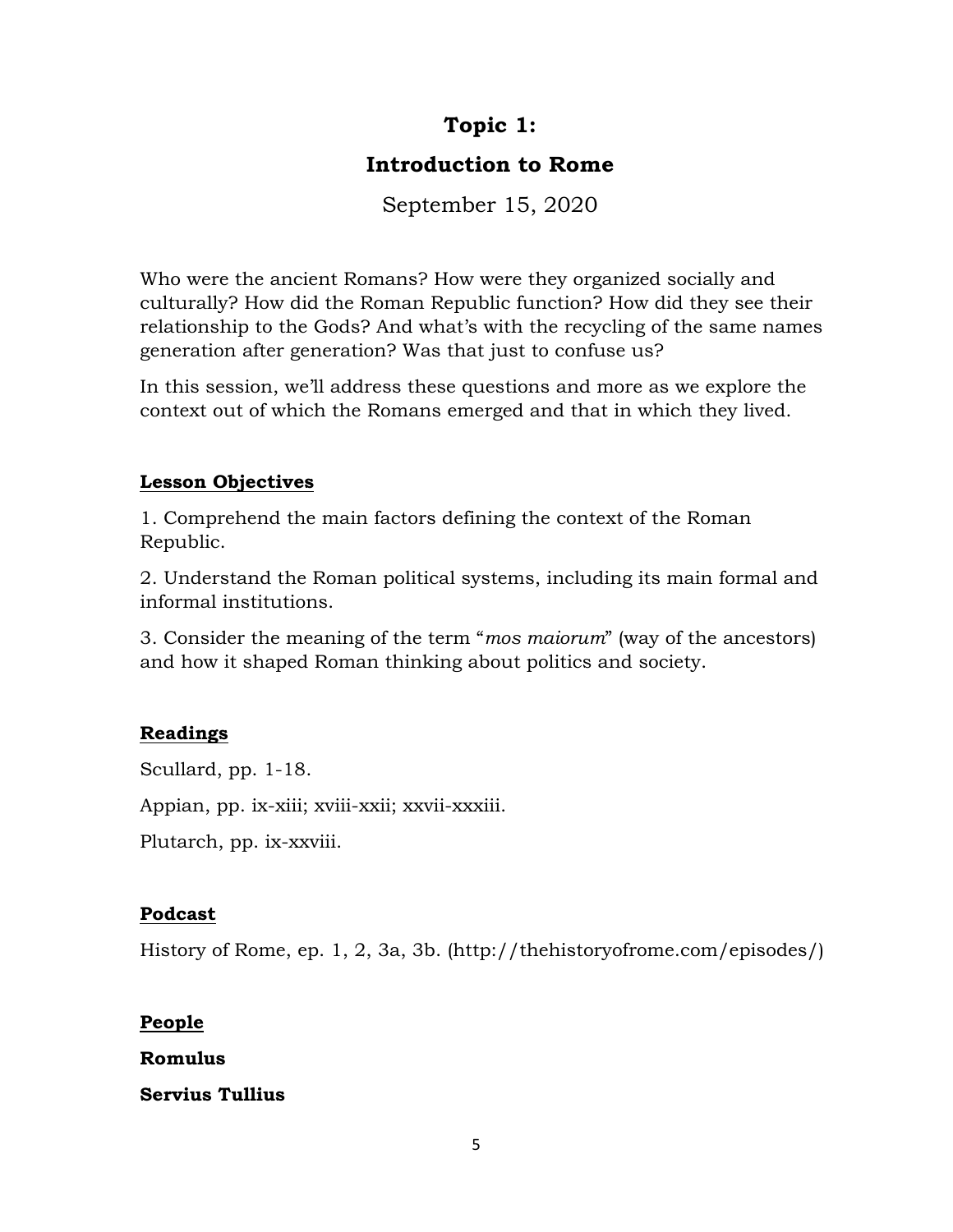# **Topic 2:**

# **Rome's Conquest of Italy and Carthage**

September 22, 2020

#### **Introduction**

Though Rome ultimately grew to dominate the entire Mediterranean Sea (and beyond), its rise to greatness was far from a simple and steady progression. Rome ultimately triumphed not because it never lost, but rather because it never gave up.

In this topic we'll trace the turbulent history of Rome's rise to power and explore the lives and deeds of the leaders whose actions and character shaped elite competition in the late Republic era. In particular, we'll focus on those key turning points and conflicts that both shaped Rome and also served as a model for the Romans of the late Republic. These include the transition from the transition from monarchy to a republican form of government, the sack of Rome by the Gauls in 390 (or 387) BCE, the Samnite Wars, the Punic Wars, and the conflict against Macedon that dragged Rome into the politics of Greece.

#### **Lesson Objectives**:

1. Understand the major conflicts that shaped Rome's rise to greatness.

2. Examine some of the key personalities in Roman history, particularly as they defined key archetypes that Romans in the late Republic would seek to emulate.

3. Assess the reasons for the growth of Roman power.

## **Readings**

Scullard, pp. 1-18. (review or read)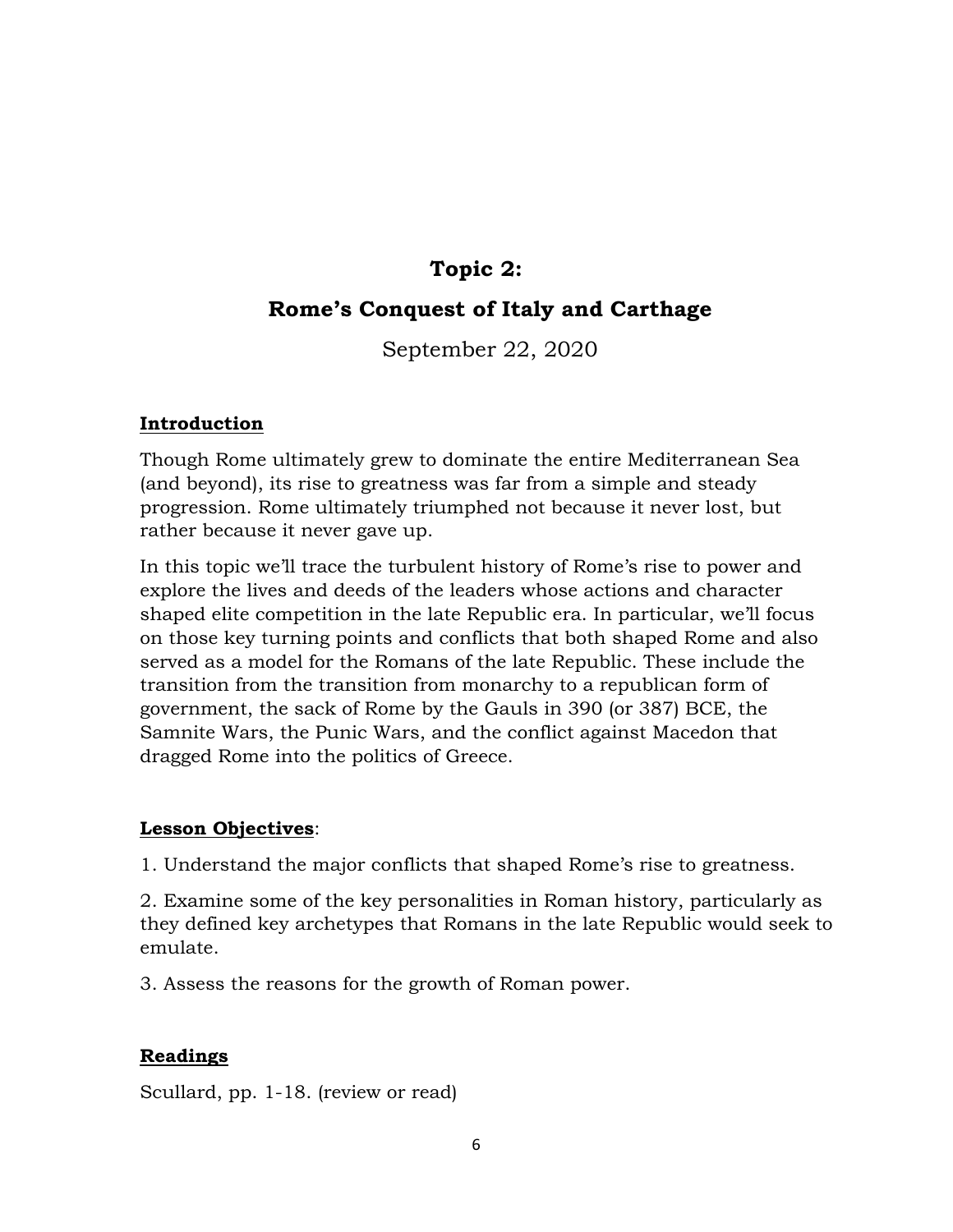Plutarch, pp. 3-35.

## **Podcast**

History of Rome, ep. 007, 023a-e, 028. (http://thehistoryofrome.com/episodes/)

#### **People**

Spurius Cassius

Spurius Maelius

**Lucius Quinctus Cincinnatus**

**Marcus Furius Camillus**

Marcus Manlius Capitolinus

**Quinctus Fabius Maximus Verrucosus Cunctator** 

**Publius Cornelius Scipio Africanus**

#### **Marcus Porcius Cato (the Censor)**

Lucius Aemilus Paullus Macedonicus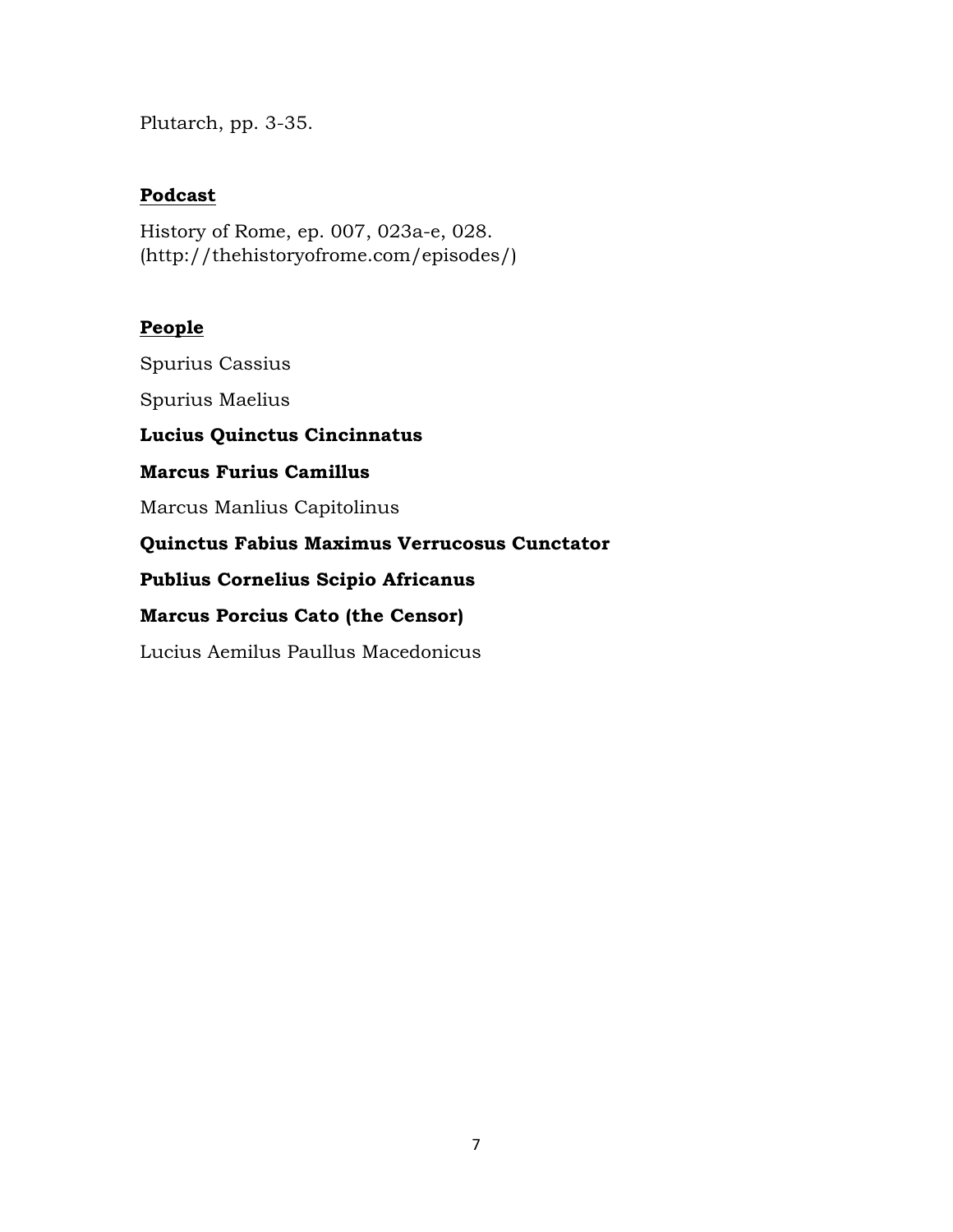# **Topic 3:**

# **Intervention in the East and the Gracchi**

October 29, 2020

## **Introduction**

In 146 BCE, Rome destroyed the great ancient cities of Carthage and Corinth asserting unambiguously its role of hegemon of the Mediterranean. But paradoxically this moment of triumph ushered in an era of increasing instability in the Roman Republic that over the course of a century would lead to its collapse. Was this a coincidence of history? Or did Rome's foreign policy successes lead directly to the challenges that ultimately brought down the Republic?

Today's class will focus primarily on the Tribunates of Tiberius and Gaius Gracchus, both of which ended in violence. We'll examine the roots of their political programs and consider the response of the Senate. Was violence inevitable?

## **Lesson Objectives**

1. Understand the key issues and political disputes that explained developments during the era of the Gracchi.

2. Assess the Gracchan movement – was it a legitimate response to pressing political and social issues, or does it reflect the introduction of a demagogic element into Roman politics?

## **Readings**

Scullard, pp. 19-35. Plutarch, pp. 77-115. Appian, pp. pp. 1-16.

## **Podcast**

History of Rome, ep. 29-30. (http://thehistoryofrome.com/episodes/)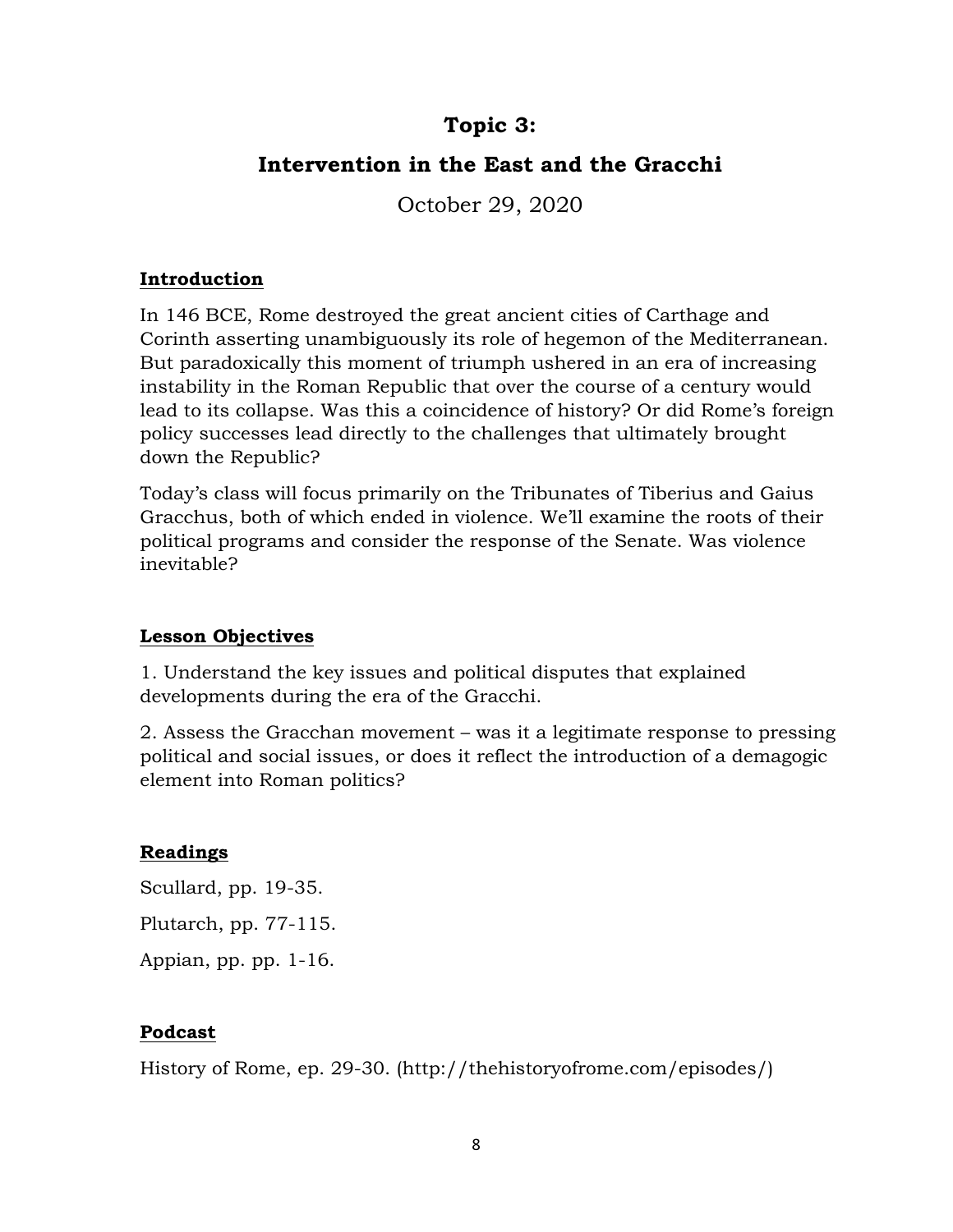## **People**

## **Publius Cornelius Scipio Aemilianus Africanus Numantinus**

## **Tiberius Sempronius Gracchus**

Marcus Octavius

Publius Cornelius Scipio Nasica

Marcus Fulvius Flaccus

## **Gaius Sempronius Gracchus**

Lucius Opimius Marcus Livius Drusus (the Elder) Cornelia Africana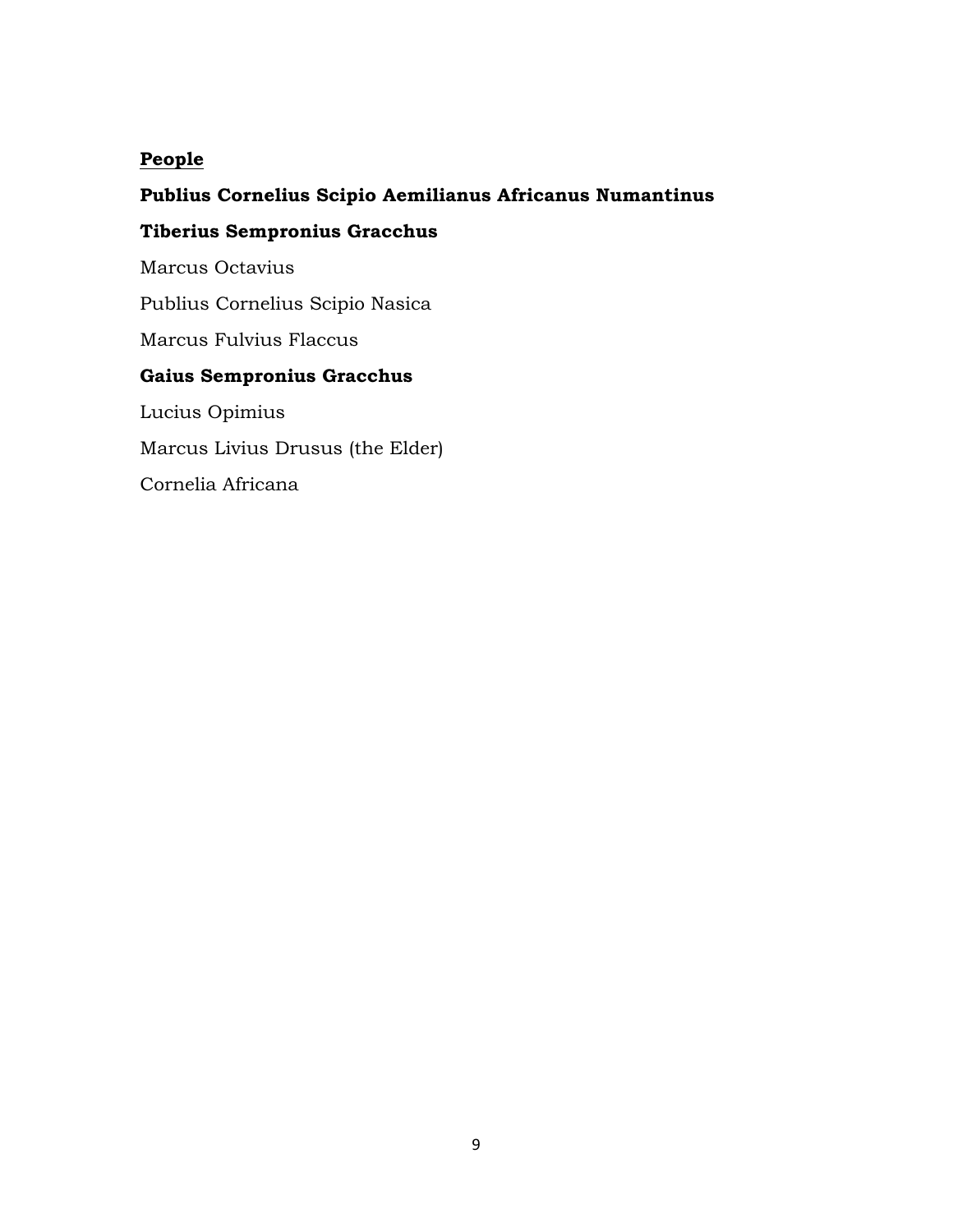# **Topic 4**

# **Gaius Marius: Jugurtha, the Cimbri, and Saturninus**

October 6, 2020

## **Introduction**

The suppression of the Gracchi and their supporters produced an uneasy calm in Rome. Politics returned to normal, though the political scene was dominated by a single family, the Caecilia Metelli, who were a conservative, noble, plebian clan.

The dominance of the Caecilia Metelli was broken by one of the most extraordinary of Rome's many extraordinary individuals, Gaius Marius. A "new man" (*novum homo*), he would ultimately become Consul seven times, would be hailed as Rome's savior, but his reforms of the Roman army would ultimately be blamed for the collapse of norms of civil-military relations in the last decades of the Republic.

But while the story ends in Rome, it begins in North Africa, in the kingdom of Numidia.

## **Lesson Objectives**

1. Assess the importance of the career of Gaius Marius. What does his rise to prominence imply about the changing nature of politics in Rome?

2. Consider the transformative implications of the decision to enroll *capite censi* (men without property) in the Roman army. How did this affect civilmilitary relations?

3. Did Gaius Marius have a coherent political program? If so, was it essentially a continuation of the Gracchan agenda?

## **Readings**

Scullard, pp. 36-51. Plutarch, pp. 116-168.

## **Podcast**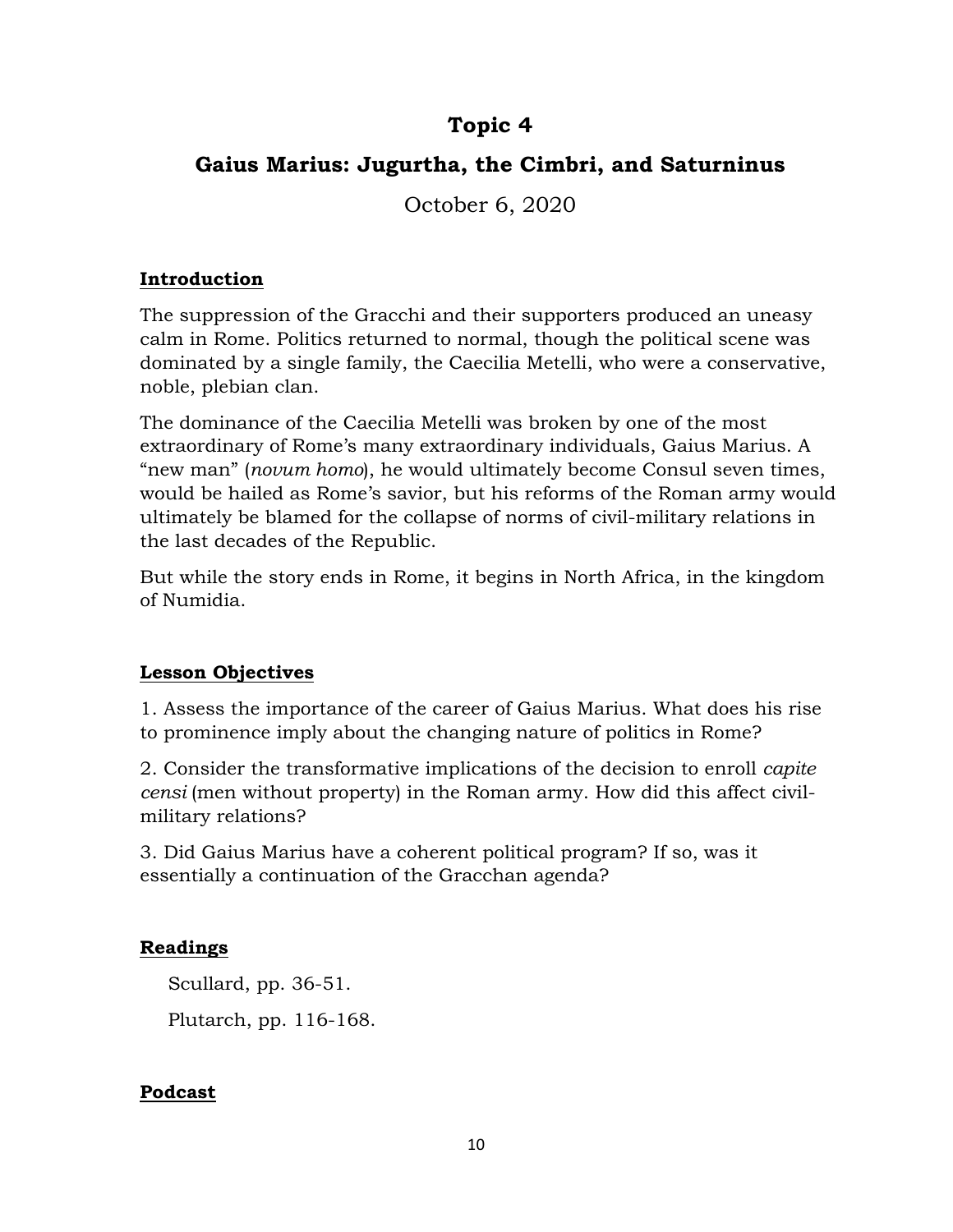History of Rome, ep. 31a, 31b (http://thehistoryofrome.com/episodes/)

## **People**

Jugurtha Quintus Caecilius Metellus Numidicus **Gaius Marius Lucius Cornelius Sulla** Quintus Servilius Caepio Lucius Appuleius Saturninus Lucius Licinius Crassus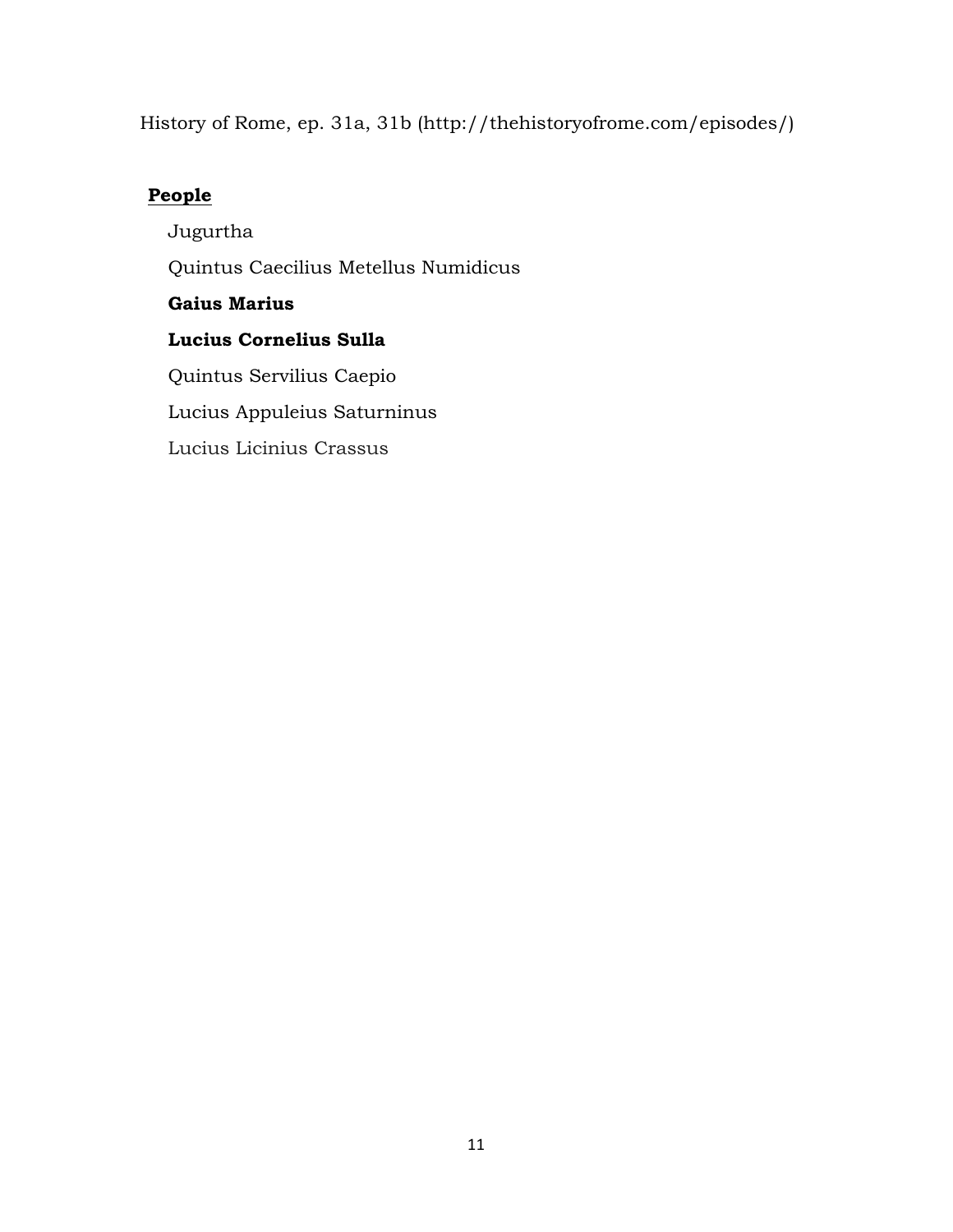# **Topic 5:**

# **The Social War**

October 13, 2020

## **Introduction**

After the murder of Saturninus and his supporters, there was again a brief period of calm in Rome. But the dynamics that roiling politics inside the city also affected relations between Rome and her Italian allies. In 91 BCE, Rome allies rose up in revolt beginning one of the most peculiar conflicts in history. The allies were not fighting to replace Rome, nor were they fighting to gain independence from Rome. What the Roman allies wanted, instead, was equal access to Roman citizenship.

The Social War was concluded relative quickly (compare it to the Samnite Wars or the Punic Wars), but its consequences on Roman politics were dramatic. In this topic we'll examine the conflict and try to comprehend why this war was so significant in shaping the remaining history of the Roman Republic.

## **Lesson Objectives**

1. Assess the causes and consequences of the Social War. Why was the conflict so destructive in terms of lives and property? What implications did the conflict have on economics and politics in Italy and Rome?

2. Consider the implications of Pompey's participation in the conflict. Assess whether Pompey's career was revolutionary or rather fit the pattern of earlier Romans like Scipio Africanus.

## **Readings**

Scullard, pp. 52-58. Plutarch, pp. 169-182. Appian, pp. 20-30.

## **Podcast**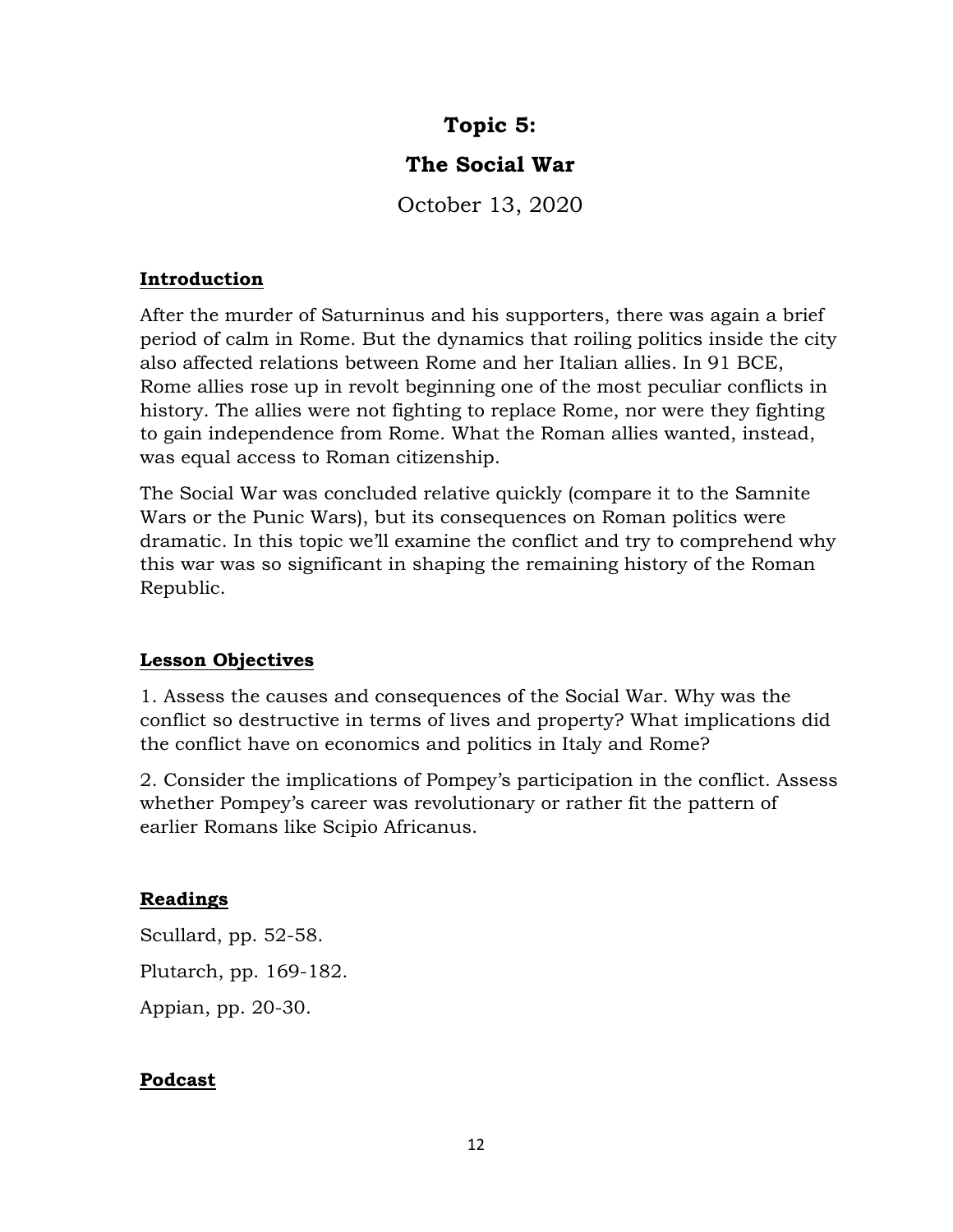History of Rome, ep. 32-33 (http://thehistoryofrome.com/episodes/)

# **People**

Marcus Livius Drusus (the Younger) Quintus Poppaedius Silo Lucius Julius Caesar Gnaeus Pompeius Strabo **Gnaeus Pompeius Magnus (Pompey) Marcus Licinius Crassus**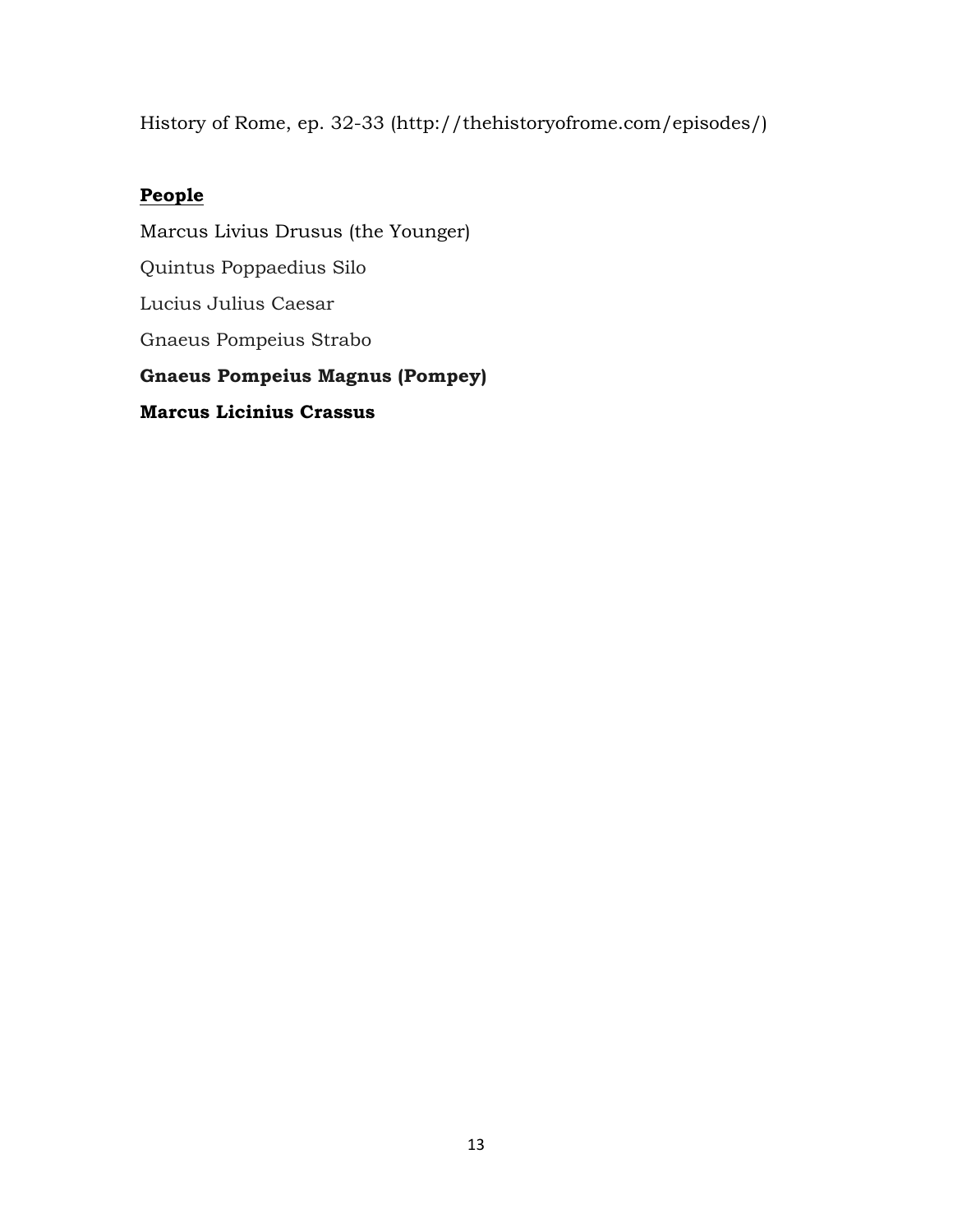# **Topic 6:**

# **Mithridates and Civil War**

October 20, 2020

## **Introduction**

The Social War itself was relatively short, though in the nature of all civil conflicts, still devastating, but its consequences were long lasting. As Italy was embroiled in internal conflict, King Mithridates VI of Pontus sought to expel Roman influence from Asia Minor. And in the process of putting down that revolt, Rome was again plunged into a civil war whose results continued to reverberate until the end of the Republic.

In this topic we'll explore the interaction between domestic and foreign policy in the Republic, and in particular we'll consider whether the emerging conflict between Marius and Sulla should be seen as driven primarily by personal ambition or political disputes. We'll also consider whether Sulla's constitutional reforms reflect an effort to restore the Republic or to fundamentally transform it.

## **Lesson Objectives**

1. Comprehend the origins of the First Mithridatic War and how the dynamics of foreign imperialism affected domestic political competition in Rome.

2. Examine the growing factional divide in Roman politics and assess whether the primary motivations were personal ambition or policy disagreements.

3. Analyze the nature of the Sullan system, both in terms of its conception and implementation.

## **Readings**

Scullard, pp. 59-72. Plutarch, pp. 182-215. Appian, pp. 30-65.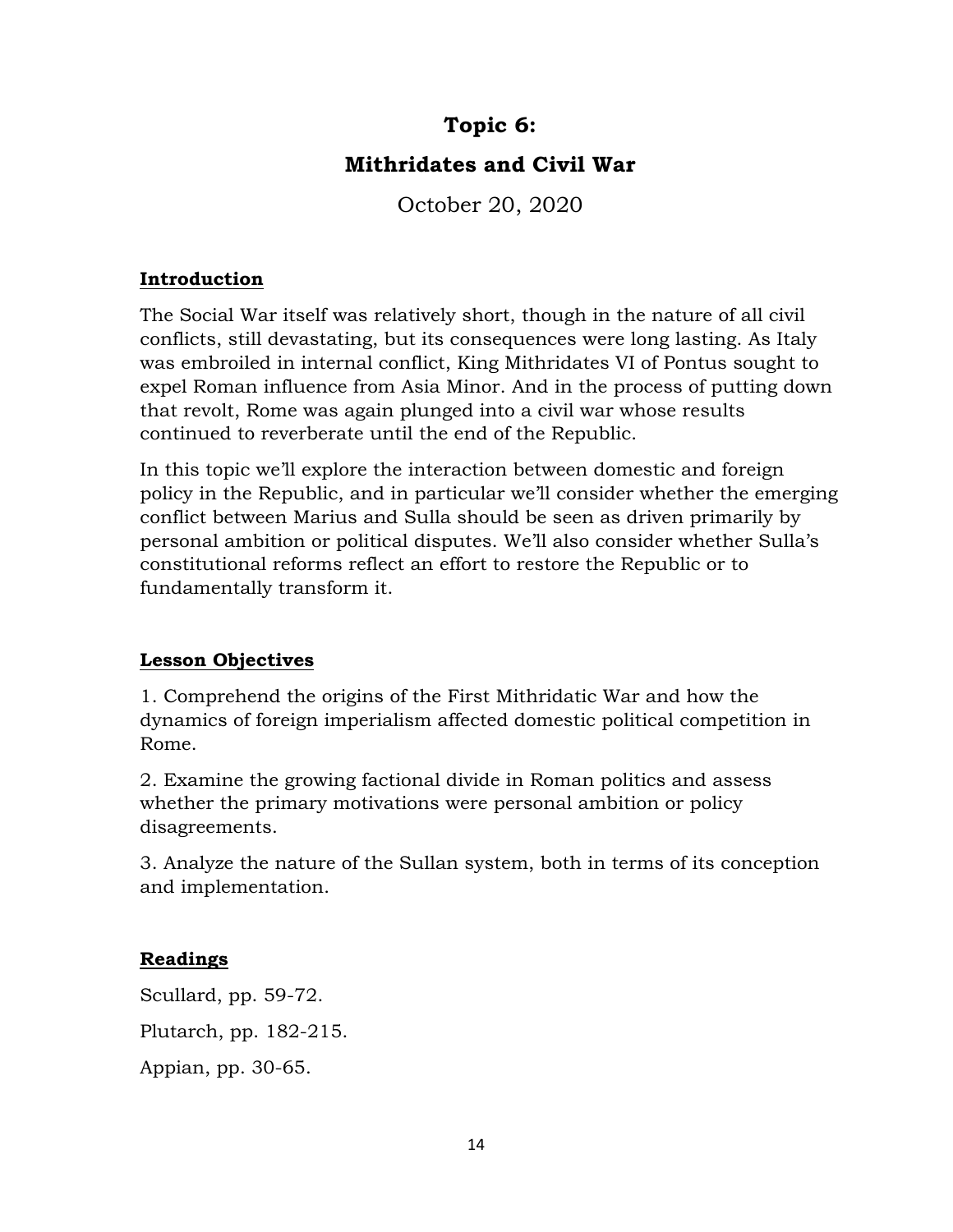# **Podcast**

History of Rome, ep. 34 (http://thehistoryofrome.com/episodes/)

# **People**

Mithridates VI of Pontus Publius Sulpicius Rufus **Lucius Cornelius Cinna**

Gnaeus Papirius Carbo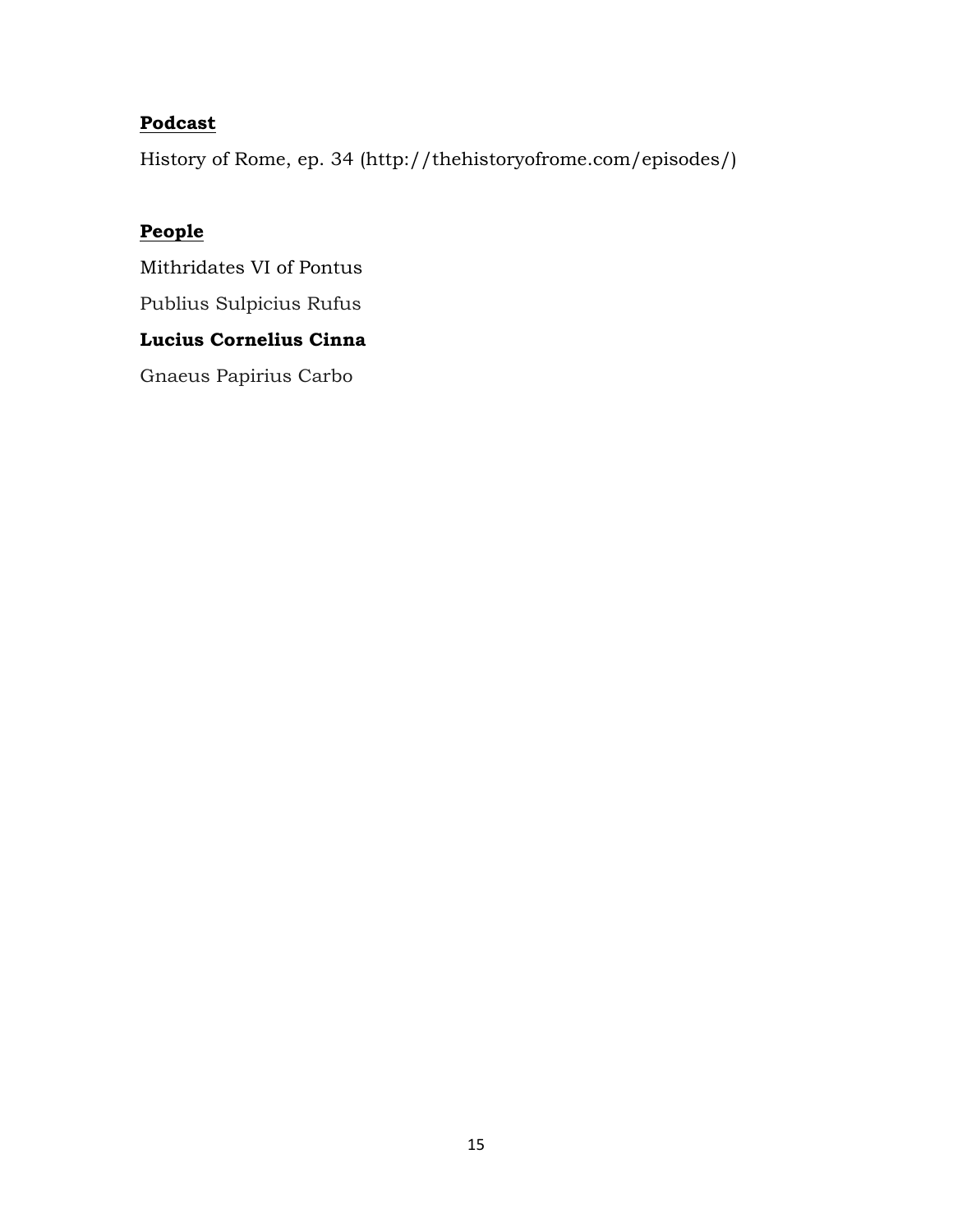# **Topic 7:**

# **The Age of Crassus and Pompey**

October 27, 2020

#### **Introduction**

The Sullan restoration merely papered over the deep cleavages in Roman society. His new constitutional order came immediately under siege. The legacy of the prescriptions continued to divide Roman society and would continue to do so for a generation.

Perhaps most significant, however, is that despite the imposition of a "traditional" political order, with the Senate at its center, the most important actor on the Roman scene during these years was Gnaeus Pompeius, already known at this time as Pompey the Great. Pompey was a rich and a talented general, and despite have never served as Questor, Tribune, Aedile, or Praetor, was given repeated special commands -- first in Spain fighting against the remnants of Marian/Cinnan forces, and then against Spartacus. Crassus was also a major challenge -- massively wealthy, his money both greased and corroded the Roman political systems in the 70s BCE.

So, for a time, a conservative constitutional order sought to co-exist and accommodate two men whose power and prestige rested in extra-legal grounds. It was an impossible balancing act, and it did not last the decade.

## **Lesson Objectives**

1. Consider the rise of Pompey and Crassus. What did their careers say about the changing nature of politics in the Roman Republic?

2. Examine the various efforts to achieve a balance between populist and aristocratic interests. Analyze the main sources of tension and consider whether any political solution was actually possible?

## **Readings**

Scullard, pp. 73-81. Goldsworthy, pp. 65-78; 82-108.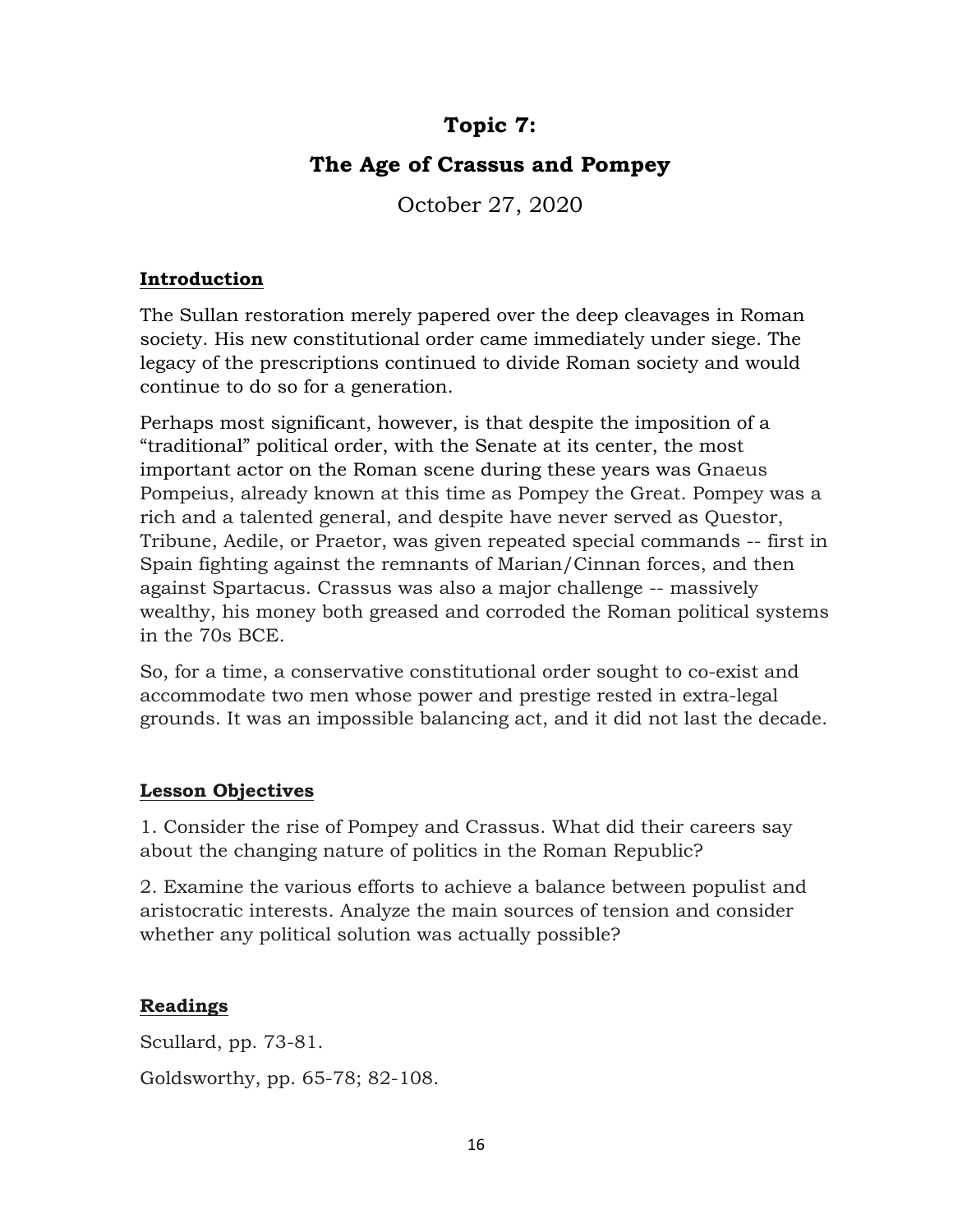Plutarch, pp. 216-242. Appian, pp. 65-68.

## **Podcast**

History of Rome, ep. 35-37 (http://thehistoryofrome.com/episodes/)

## **People**

Marcus Aemilius Lepidus **Quintus Sertorius** Quintus Caecilius Metellus Pius Lucius Licinius Lucullus Spartacus **Gaius Julius Caesar**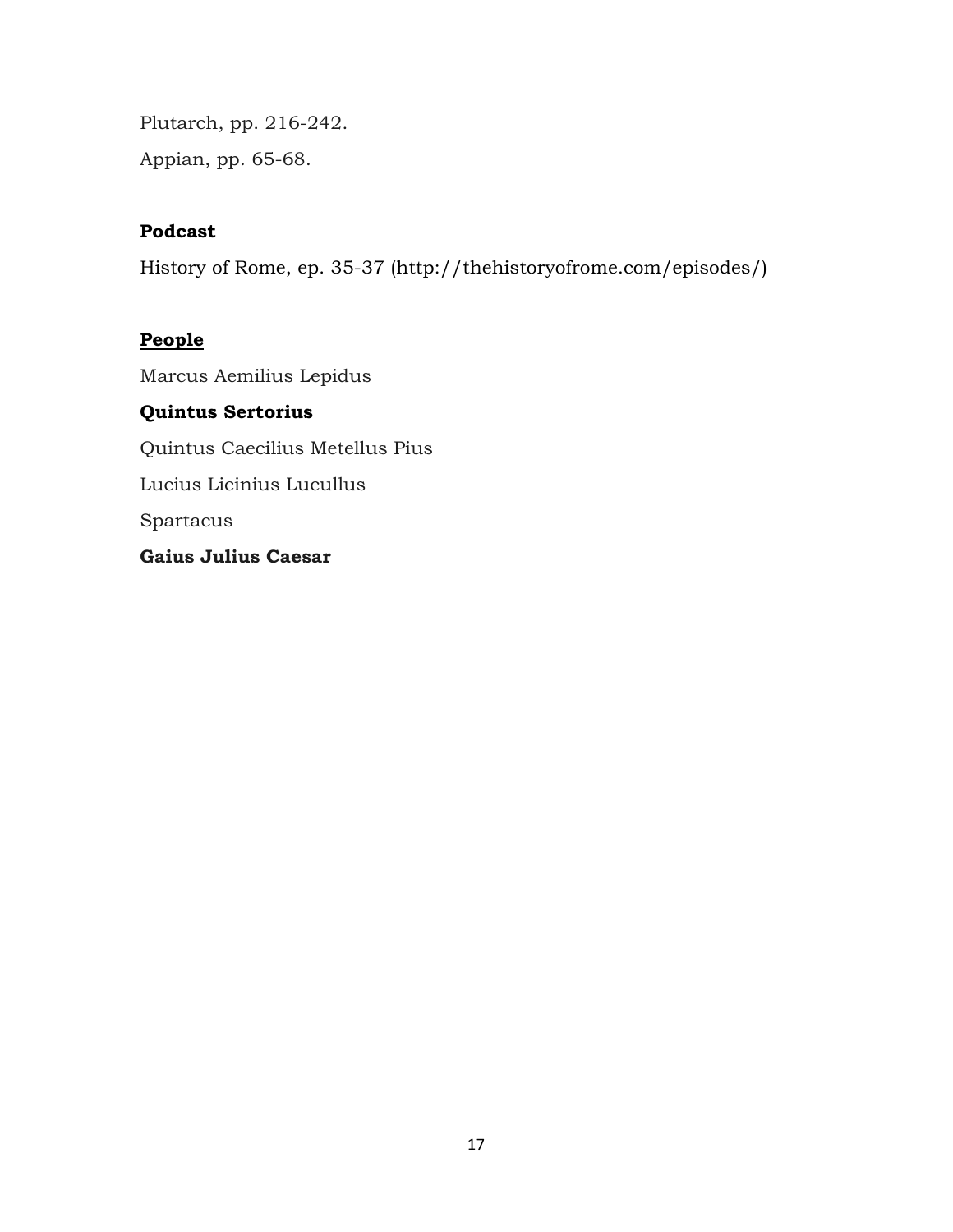# **Topic 8**

# **Pompey and Cicero: Special commands, the Catalina Conspiracy, and Clodius**

November 3, 2020

## **Introduction**

The 60s BCE were the last decade of anything approaching normalcy in Rome. But even that was largely an illusion. Pompey continued to dominate Roman politics, and was granted a new series of special commands - against Mithridates (yes, him again!), and then two functional commands that further stretched the concept of *imperium*, one to combat piracy and another to manage the grain supply. Both those functional commands were designed to address a major source of stress in Rome, namely grain prices, and their effect on the underemployed urban proletariat.

The urban poor was gradually being co-opted into armed gangs in service of political elites. Unlike during the time of the Gracchi, when the next *populares* vs. *opimates* conflict occurred, both sides would be armed and ready for combat. In addition, a new breed of political actors began to appear in Rome, true demagogues, for whom power was an end itself.

The 60s BCE were also the decade of Cicero. A "new man," he charted a distinct career path, and also found himself at the center of several of the most curious episodes of the Late Republic. His actions helped shape the future course of elite competition in Rome.

## **Lesson Objectives**

1. Consider Pompey's new special commands. What do they say about the changing needs of Rome and about the ability of its political system to meet those challenges?

2. Explore the increasing role of organized violence within Rome as a political tool. This clearly represents a breakdown in the political system. Why were Roman elites unable (or unwilling) to stem the tide?

3. Examine the career of Cicero and his interactions with such "villains" as Catalina and Clodius.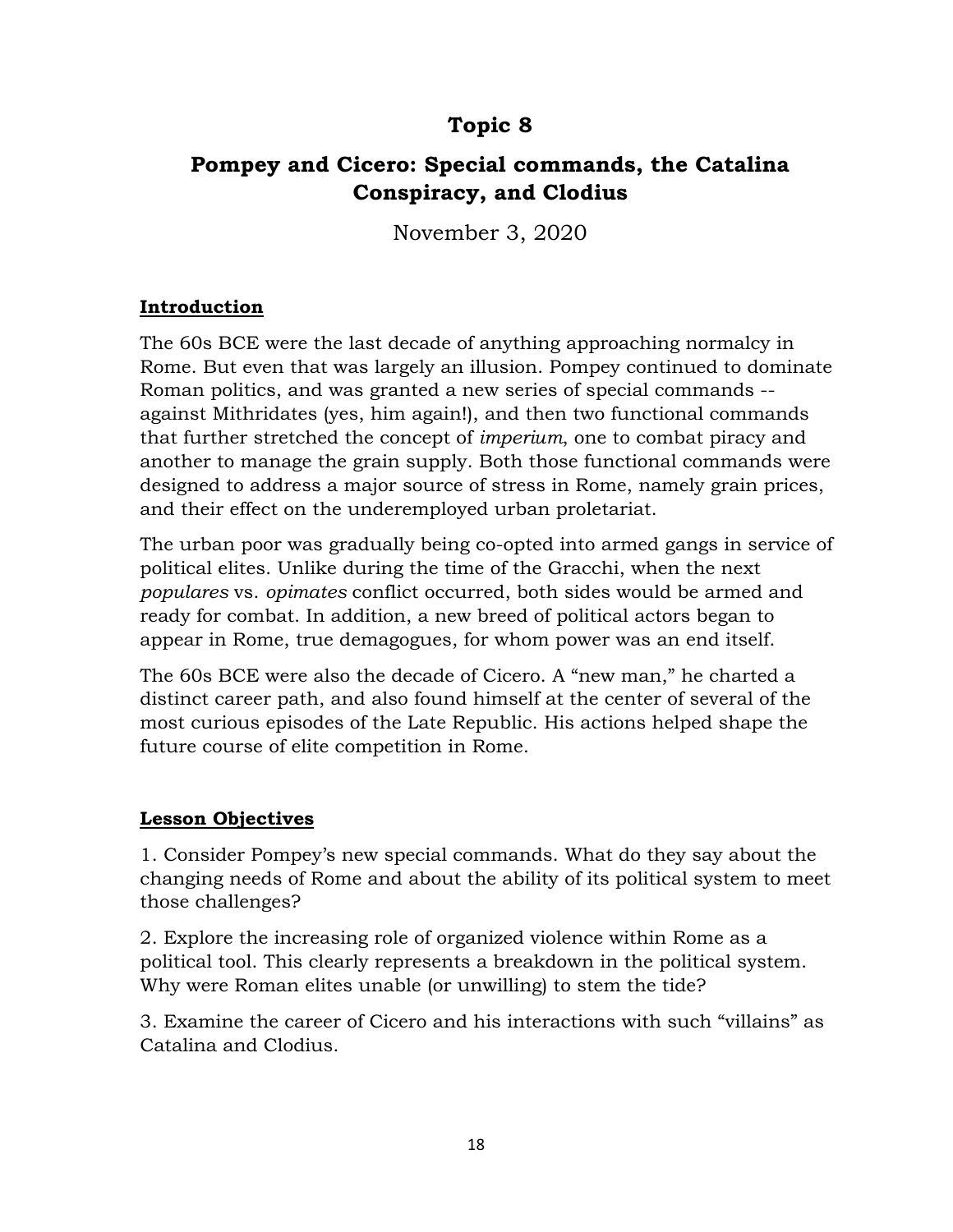## **Readings**

Scullard, pp. 82-96. Goldsworthy, pp. 109-151. Plutarch, 241-264. Appian, pp. 69-79.

#### **Podcast**

History of Rome, ep. 38 (http://thehistoryofrome.com/episodes/)

#### **People**

Gaius Verres Titus Labienus Aulus Gabinius Gaius Manilius **Marcus Tullius Cicero Marcus Porcius Cato Uticensis (Cato the Younger) Lucius Sergius Catilina** Publius Cornelius Lentulus Sura

# **Publius Clodius Pulcher**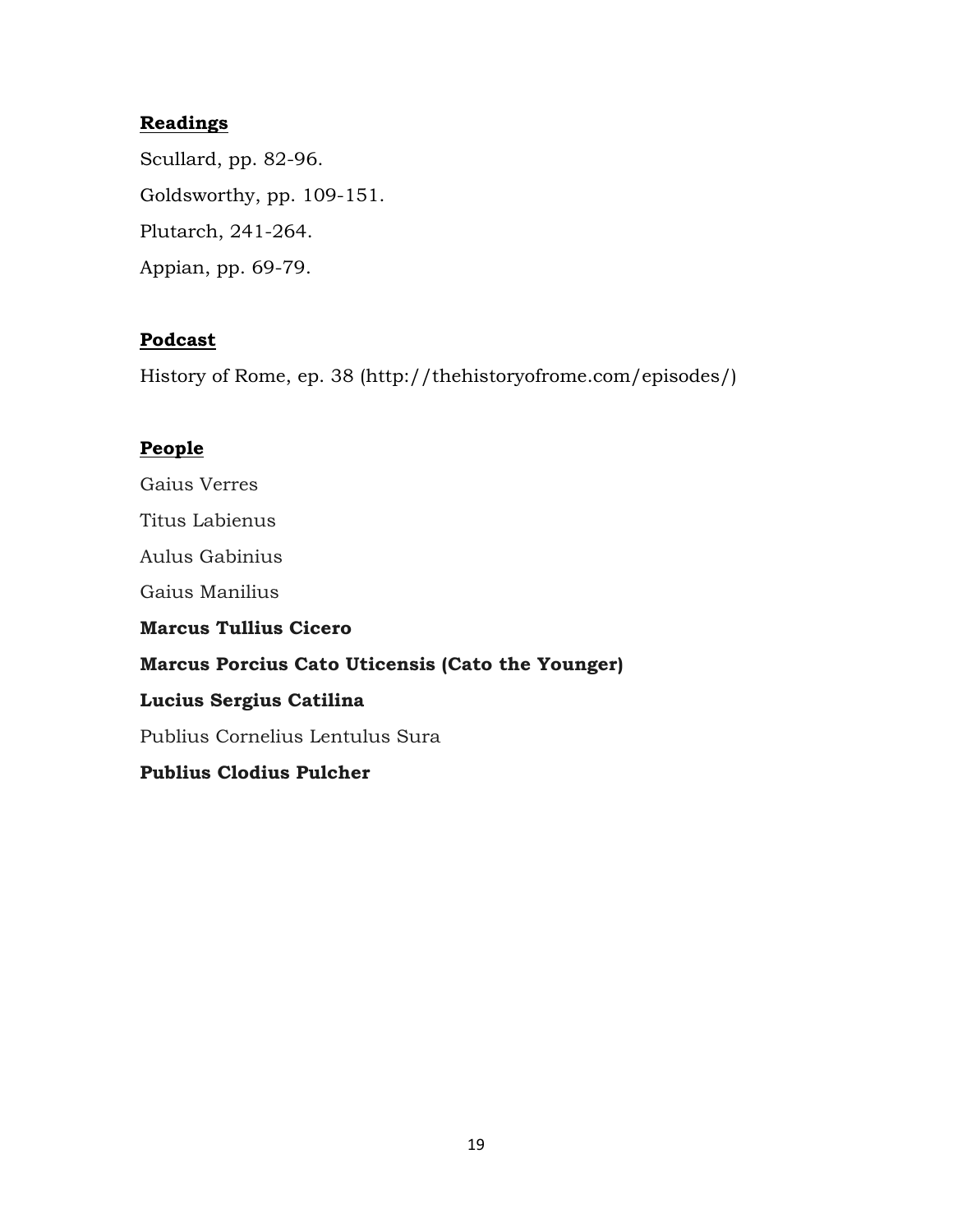# **Topic 9**

# **The Rise of Caesar: The First Triumvirate and the Conquest of Gaul**

November 10, 2020

## **Introduction**

The relationship between Crassus and Pompey was always fraught. Both personal clashes and competing ambition served to drive them apart. However, by the end of the 60s, they both found themselves at odds with the Senate, which, increasingly under the sway of Cato the Younger sought to deny both men further prestige and opportunities.

Caesar, ambitious and strategic, brought them together in an informal alliance with him to secure their goals. The so-call First Triumvirate of Crassus, Pompey, and Caesar dramatically reshaped the Roman Republic, and in addition, it hardened Senatorial intransigence. As long as these three powerful men stayed allied, there was little the Senate could do to reign them in. But once Crassus died and the alliance between Pompey and Caesar shattered, it became increasingly difficult to avoid Civil War.

In today's class we'll examine developments from Julius Caesar's consulship in 59 BCE to his decide to cross the Rubicon in 49 BCE triggering yet another civil war.

## **Lesson Objectives**

1. Consider the implications of dominance of the Republic by the "triumvirate." Even it provided stability in the short-run, could this have led to a restoration of traditional norms?

2. Examine the conduct of Cato the Younger. Was his behavior principled opposition or pique? Did his obstructionism exacerbate the crisis of the late Republic, or was it the last, best hope to restore balance to the political system?

3. Analyze Caesar's conquest of Gaul. How would you describe his approach to "counter-insurgency"?

## **Readings**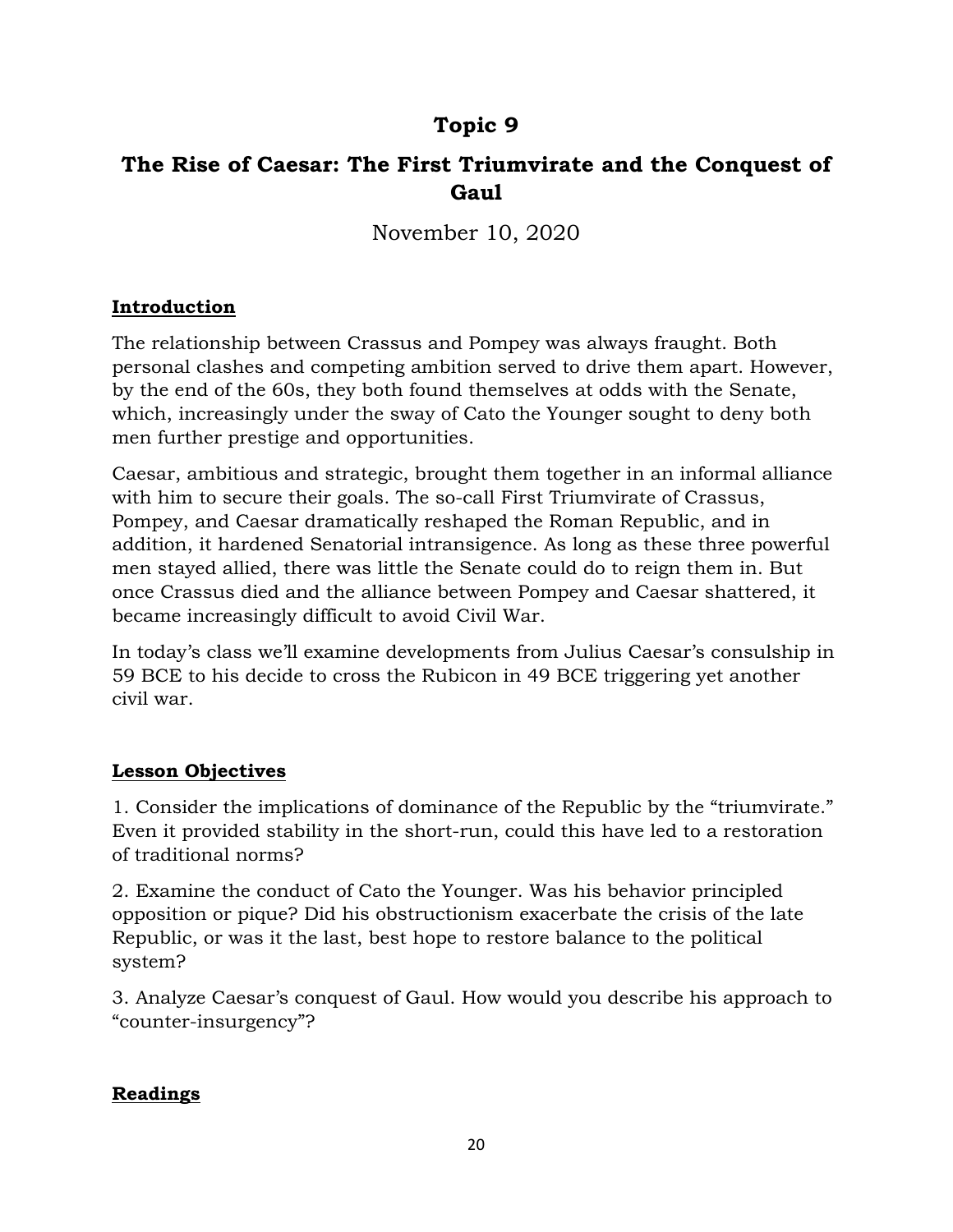Scullard, pp. 96-114. Goldsworthy, pp. 184-185, 197-232, 253-264; 293-306, 315-342. Caesar, pp. 3-28; 68-74; 150-166; 203-209; 246-266. Appian, pp. 80-87. Plutarch, pp. 297-324.

#### **Podcast**

History of Rome, ep. 40-42 (http://thehistoryofrome.com/episodes/)

# **People**

Marcus Calpurnius Bibulus Titus Annius Milo Papianus Ariovistus Quintus [Tullius](https://en.wikipedia.org/wiki/Tullius) Cicero Vercingetorix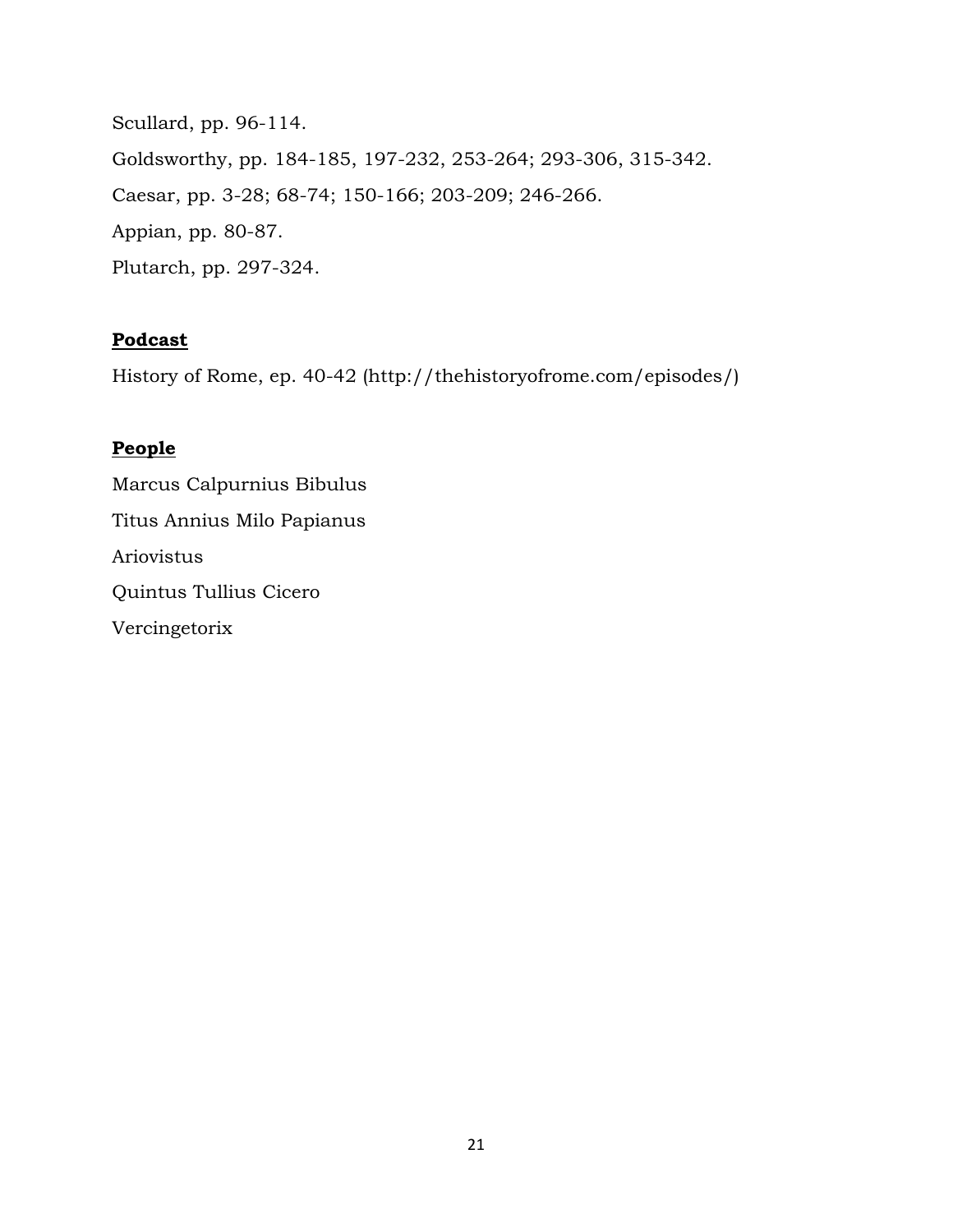# **Topic 10**

# **Civil War and the Ides of March**

November 17, 2020

#### **Introduction**

When Caesar crossed the Rubicon, Pompey was appointed to command Senatorial forces. However, he realized that his army was no match for Caesar's battle-tested legionaries. Instead of forcing an early battle, he convinced his allies to abandon Italy and go to the east to tap into the greater resources available to Pompey in Greece and Asia.

In 48 BCE, in a decisive battle at Pharsalus, Pompey's forces were shattered, but the Civil War continued for some years as Senatorial forces under Cato and Gnaeus Pompeius (the son of Pompey the Great). During this time, Caesar consorted with Cleopatra and planned for an eastern expedition to avenge Crassus's defeat in 53 BCE. Before these plans could come to fruition, however, Caesar was assassinated, triggering yet another civil war.

## **Lesson Objectives**

1. Examine the circumstances that led to the civil war. What was the relative role of change, personality, and structure that led to this outcome?

2. Consider Pompey's generalship during the Civil War. Why was he so ineffective? Was the "senatorial" faction doomed to lose regardless?

3. Did Caesar become a tyrant? What are the arguments for and against?

## **Readings**

Scullard, pp. 114-130 Goldsworthy, pp. 361-397, 405-446. Caesar, pp. 309-332; 365-367; 403-404; 421-424; 433-452; 463-477. Plutarch, 325-359. Appian, pp. 87-133.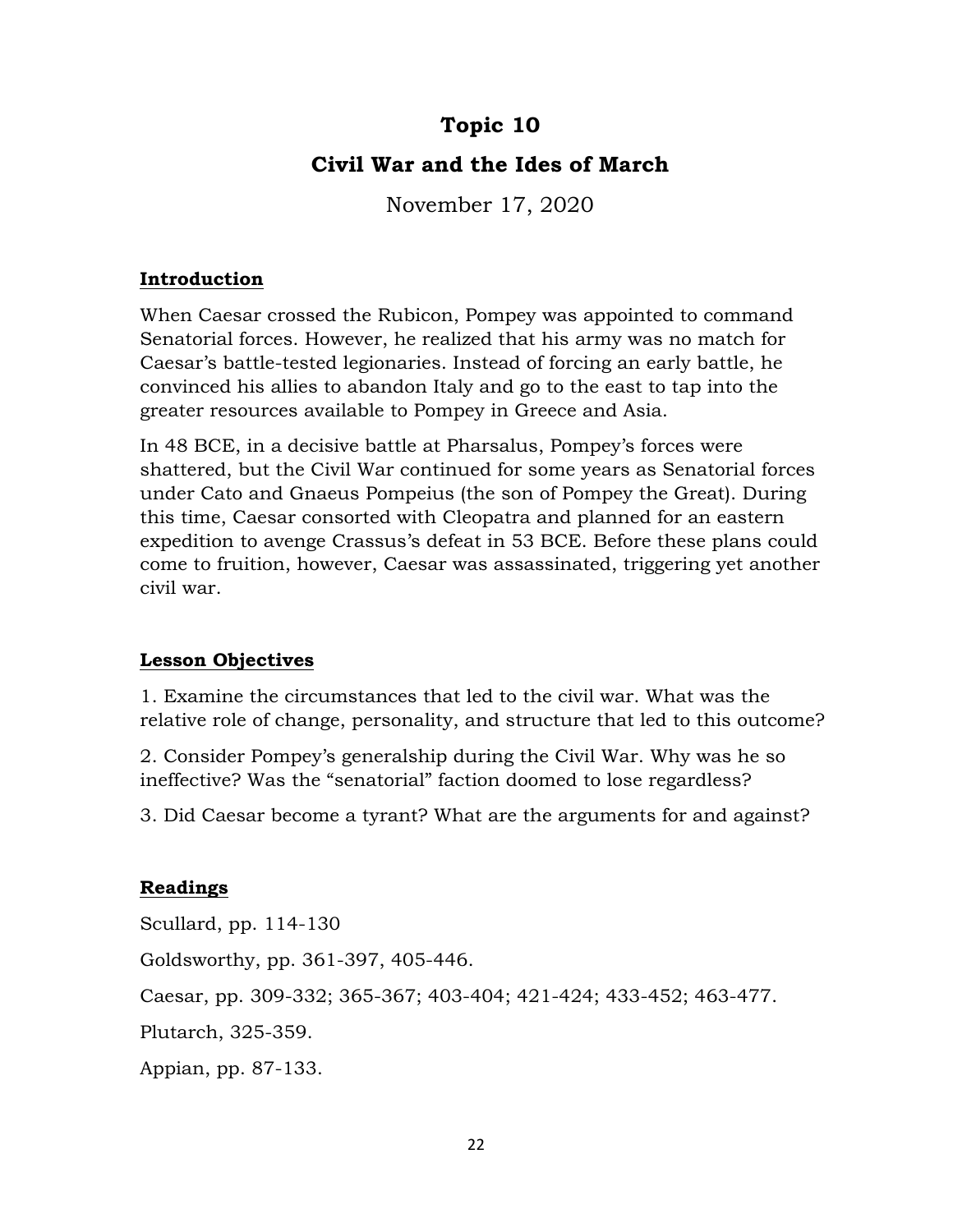## **Podcast**

History of Rome, ep. 43-46 (http://thehistoryofrome.com/episodes/)

#### **People**

**Marcus Antonius Marcus Aemilius Lepidus**  Gnaeus [Pompeius](https://en.wikipedia.org/wiki/Pompeius) **Cleopatra** Gaius Cassius Longinus Decimus Junius Brutus Marcus Junius Brutus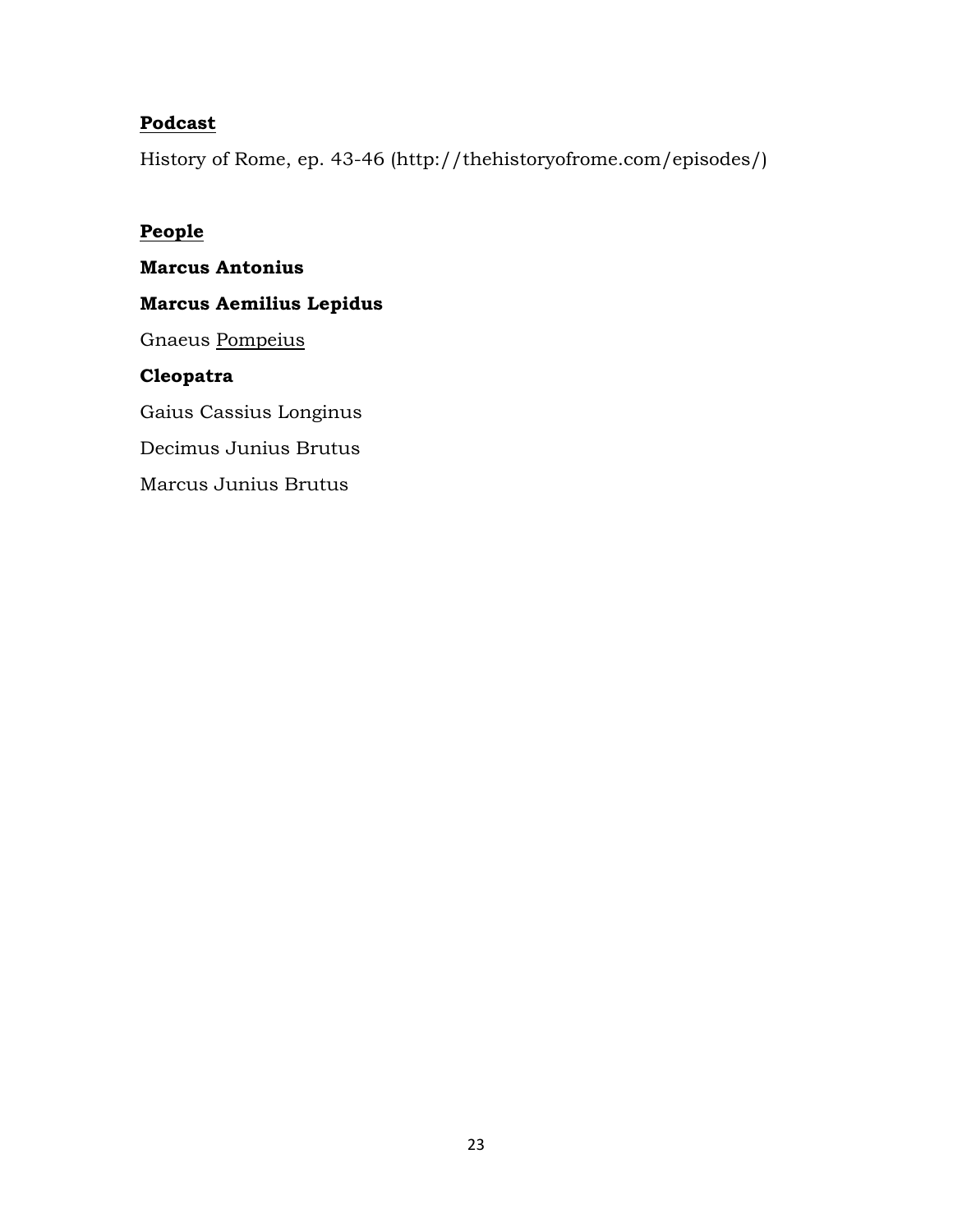# **Topic 11**

# **Antony, Octavian, and the end of the Republic**

December 1, 2020

#### **Introduction**

Following Caesar's murder, his partisans, notable Octavian, Antony, and Lepidus combined to form the Second Triumvirate in opposition to the selfdescribed "Liberators." The heirs of Caesar managed a decisive victory in 42 BCE at Philippi, though the war at sea dragged on for some time thereafter.

But almost inevitably, the triumvirs drifted to war. More out of exhaustion than design, the Roman Republic came end after over 450 years. For most Romans, this must have been a relief, and for the next two centuries Rome, now as an empire, flourished.

## **Lesson Objectives**

1. Assess the state of the Republic during the period of the Second Triumvirate. Which institutions remained in place? And which had been wholly wiped away?

2. Consider the reasons for the ultimate victory of Octavian. What factors best explain his triumph?

3. On the whole, was the end of the Republic a negative or positive development for the average Roman citizen?

## **Readings**:

Scullard, pp. 131-145.

Cicero, pp. 101-152.

Plutarch, pp. 360-379; 381-386; 404-417.

Appian, pp. 154-177; 207-227; 279-293.

## **Podcast**

History of Rome, ep.47-51 (http://thehistoryofrome.com/episodes/)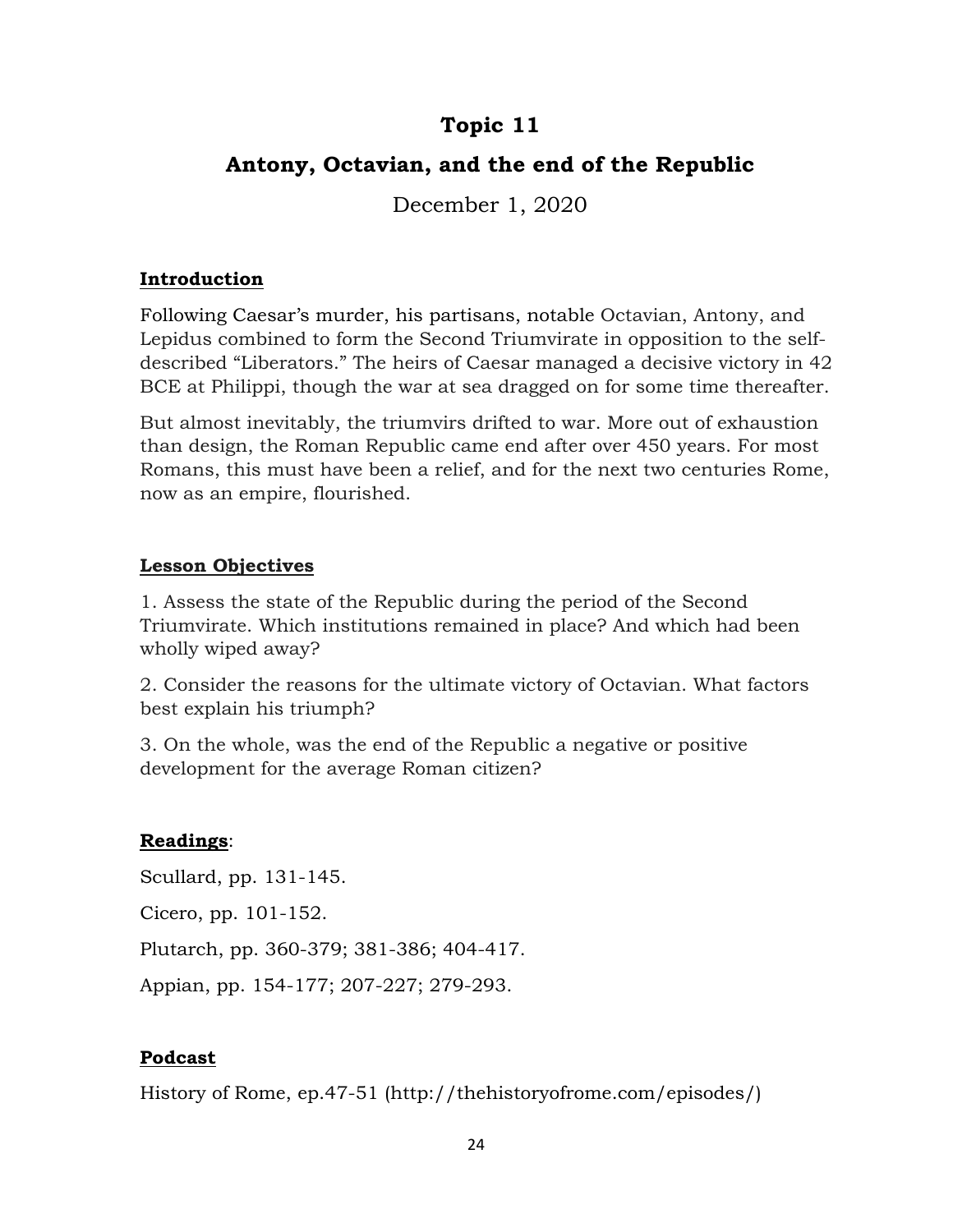# **People:**

# **Gaius Octavius**

## **Marcus Vipsanius Agrippa**

Sextus Pompeius Magnus Pius

Gnaeus Domitius Ahenobarbus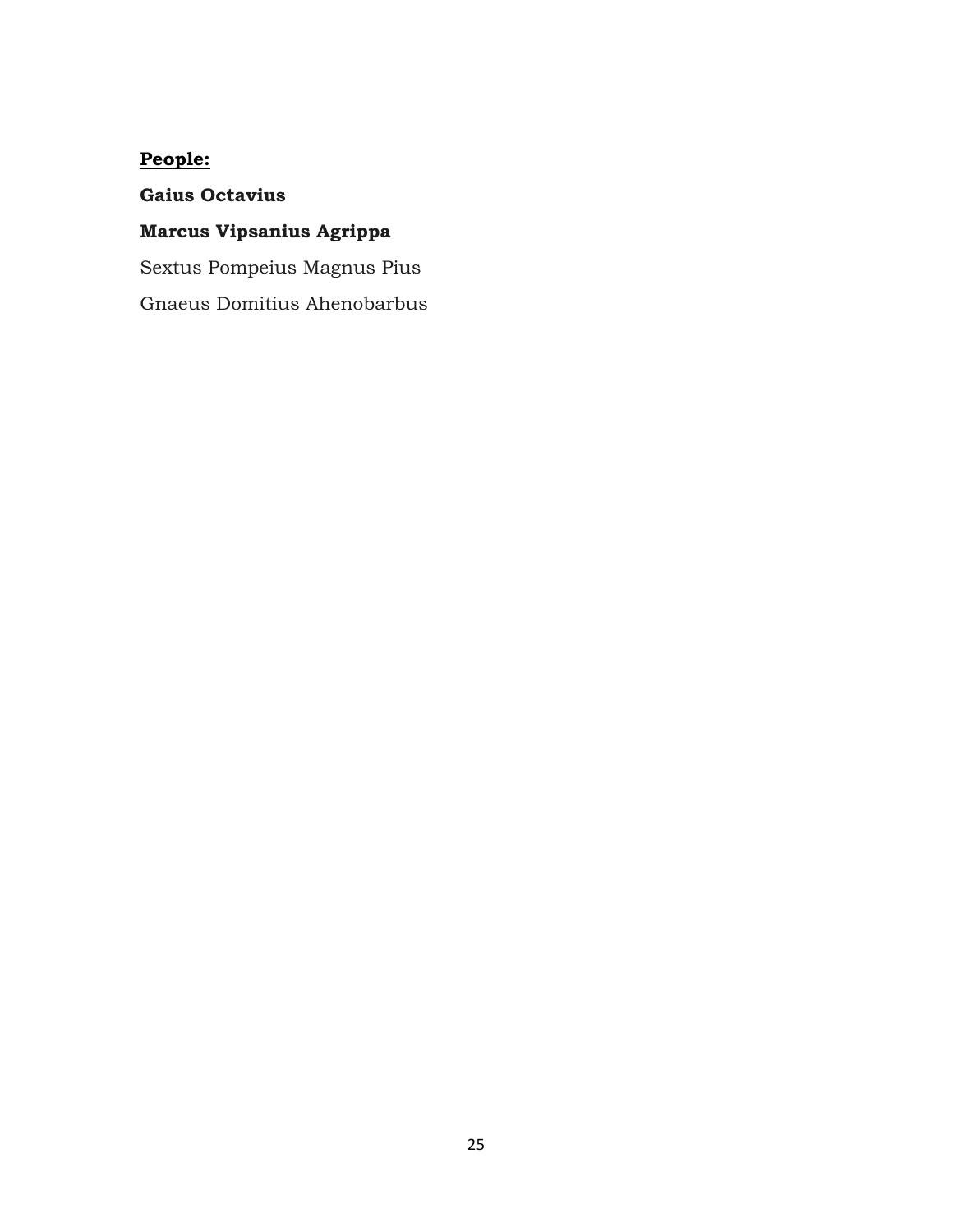# **Topic 12:**

# **Augustus and the Principate**

December 8, 2020

Though the Republic came to an end, Rome as a civilization and an empire flourished for centuries thereafter. From the reign of Augustus until reign of Diocletian in the late 3rd Century AD, the empire was ruled as a "Principate"—the rule of a "first citizen" or "first among equals." Though largely a fiction from the start, this transitional form of rule, nonetheless, was durable, and its norms were important to the stability of the empire.

In this week we'll examine the logic of the principate and how is resolved the tensions in the late republic. We'll also consider the weakness of the principate system and how those ultimately led to the crises that brought down the western empire.

## **Lesson Objectives**

1. Assess the system of government implemented by Augustus over the course of his reign.

2. Examine the reasons for the success of the Principate, particularly in terms of addressing the weakness of the late Republic.

3. Consider how Roman elites and masses adapted to the end of the republican form of government. What does the transition say about people's willingness to live under autocracy?

## **Readings**:

Scullard, pp. 176-204.

## **Podcast**

History of Rome, ep.52-53 (http://thehistoryofrome.com/episodes/)

## **People:**

Gaius Maecenas